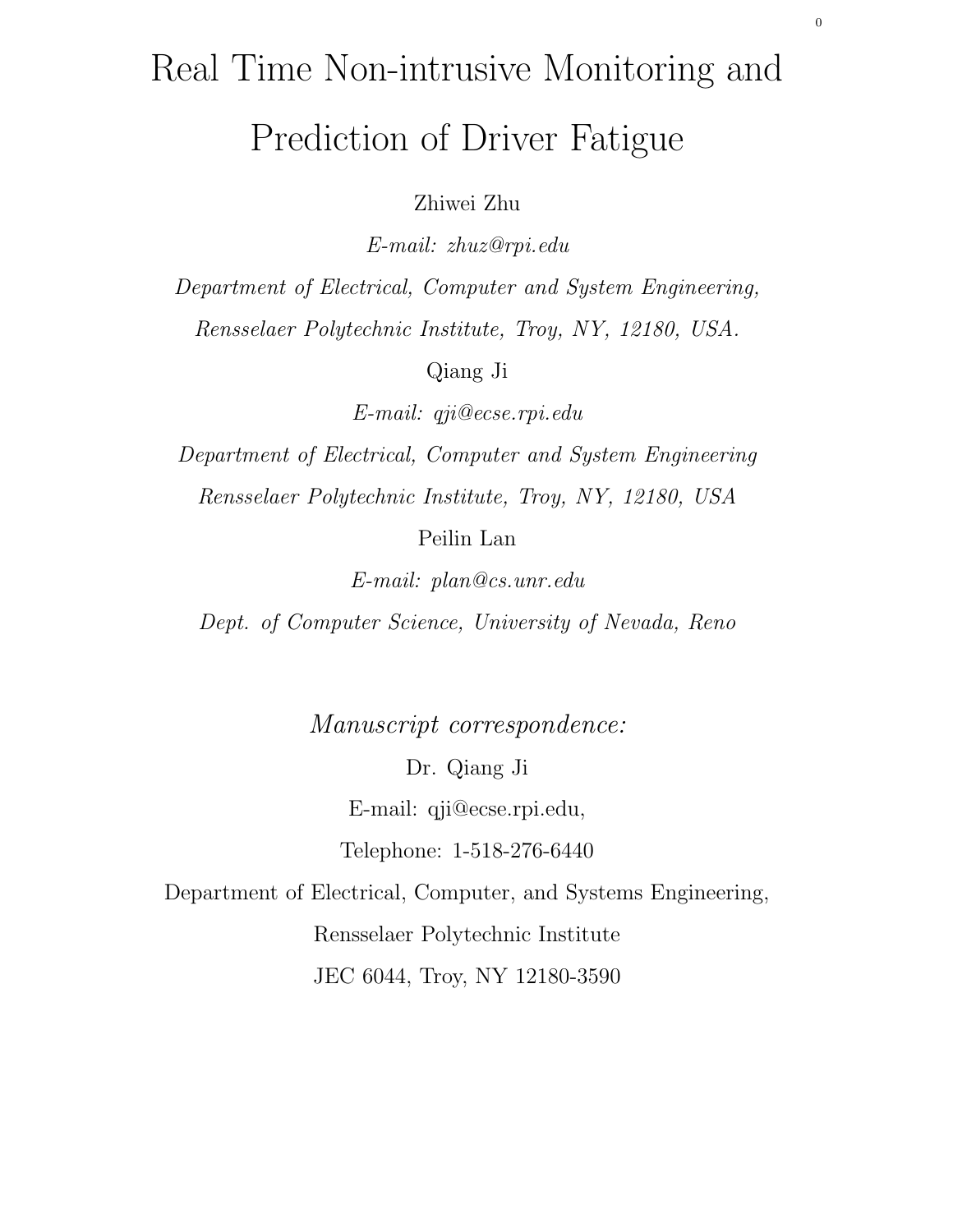## Abstract

This paper describes a real-time prototype computer vision system for monitoring driver vigilance. It uses a remotely located CCD camera equipped with an active IR illuminator to acquire video images of the driver. Various visual cues typically characterizing the level of alertness of a person are extracted in real time and systematically combined to infer the fatigue level of the driver. The visual cues used include eyelid movement, gaze movement, head movement, and facial expression. A probabilistic model is developed to model human fatigue and to predict fatigue based on the visual cues obtained. The simultaneous use of multiple visual cues and their systematic combination yields a much more robust and accurate fatigue characterization than using a single visual cue. The system was validated under real life fatigue conditions with human subjects of different ethnic backgrounds, different genders, ages, with/without glasses, and under different illumination conditions, and it was found reasonably robust, reliable and accurate in fatigue characterization.

# Keywords

Driver Vigilance, Human Fatigue, Probabilistic Model, Visual Cues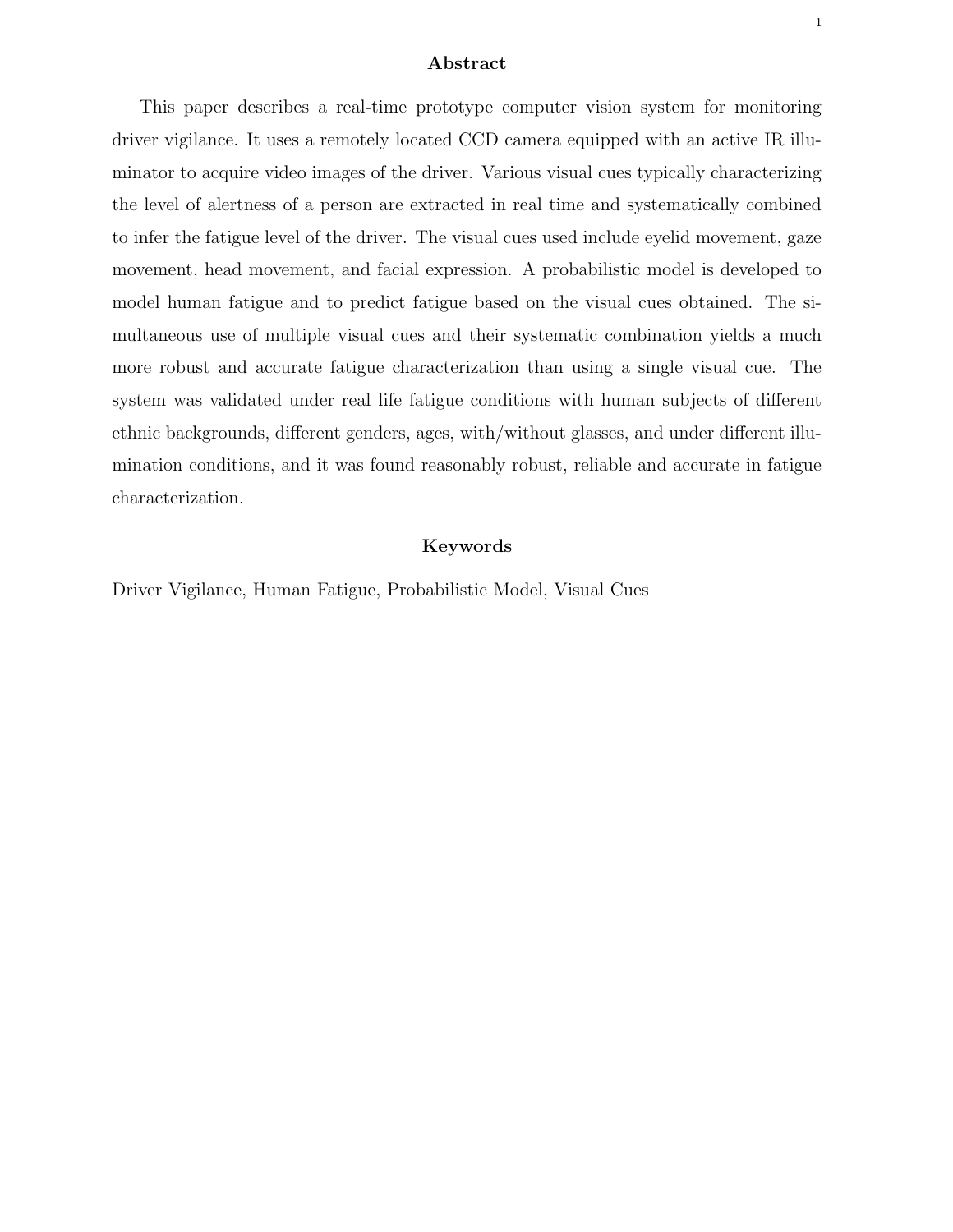#### I. Introduction

The ever-increasing number of traffic accidents in the U.S. due to a diminished driver's vigilance level has become a problem of serious concern to society. Drivers with a diminished vigilance level suffer from a marked decline in their abilities of perception, recognition, and vehicle control and therefore pose serious danger to their own life and the lives of other people. Statistics show that a leading cause for fatal or injury-causing traffic accidents is due to drivers with a diminished vigilance level. In the trucking industry, 57% fatal truck accidents are due to driver fatigue. It is the number 1 cause for heavy truck crashes. 70% of American drivers report driving fatigued. The National Highway Traffic Safety Administration (NHTSA) [1] estimates that there are 100,000 crashes, which are caused by drowsy drivers and result in more than 1,500 fatalities and 71,000 injuries each year in U.S. With the ever-growing traffic conditions, this problem will further deteriorate. For this reason, developing systems actively monitoring a driver's level of vigilance and alerting the driver of any insecure driving conditions is essential to accident prevention.

Many efforts [2], [3], [4], [5], [6], [7], [8], [9], [10], [11], [12], [13], [14], [15], [16], [17], [18], [19], [20], [21] have been reported in the literature for developing active safety systems for reducing the number of automobile accidents due to reduced vigilance. The techniques can be classified into the following categories [22].

• Readiness-to-perform and fitness-for-duty technologies

These technologies [10], [11], [12] attempt to assess the vigilance capacity of an operator before the work is performed. The tests conducted to assess the vigilance level of the operator consist of two groups: performance-based or measuring ocular physiology.

• Mathematical models of alertness dynamics joined with ambulatory technologies

The technologies use the mathematical models to predict operator alertness and performance at different times based on interactions of sleep, circadian, and related temporal antecedents of fatigue [13], [14], [15].

• Vehicle-based performance technologies

These technologies detect the behavior of the driver by monitoring the transportation hardware systems under the control of the driver, such as driver's steering wheel movements, driver's acceleration, braking and gear changing [16], [17], [18].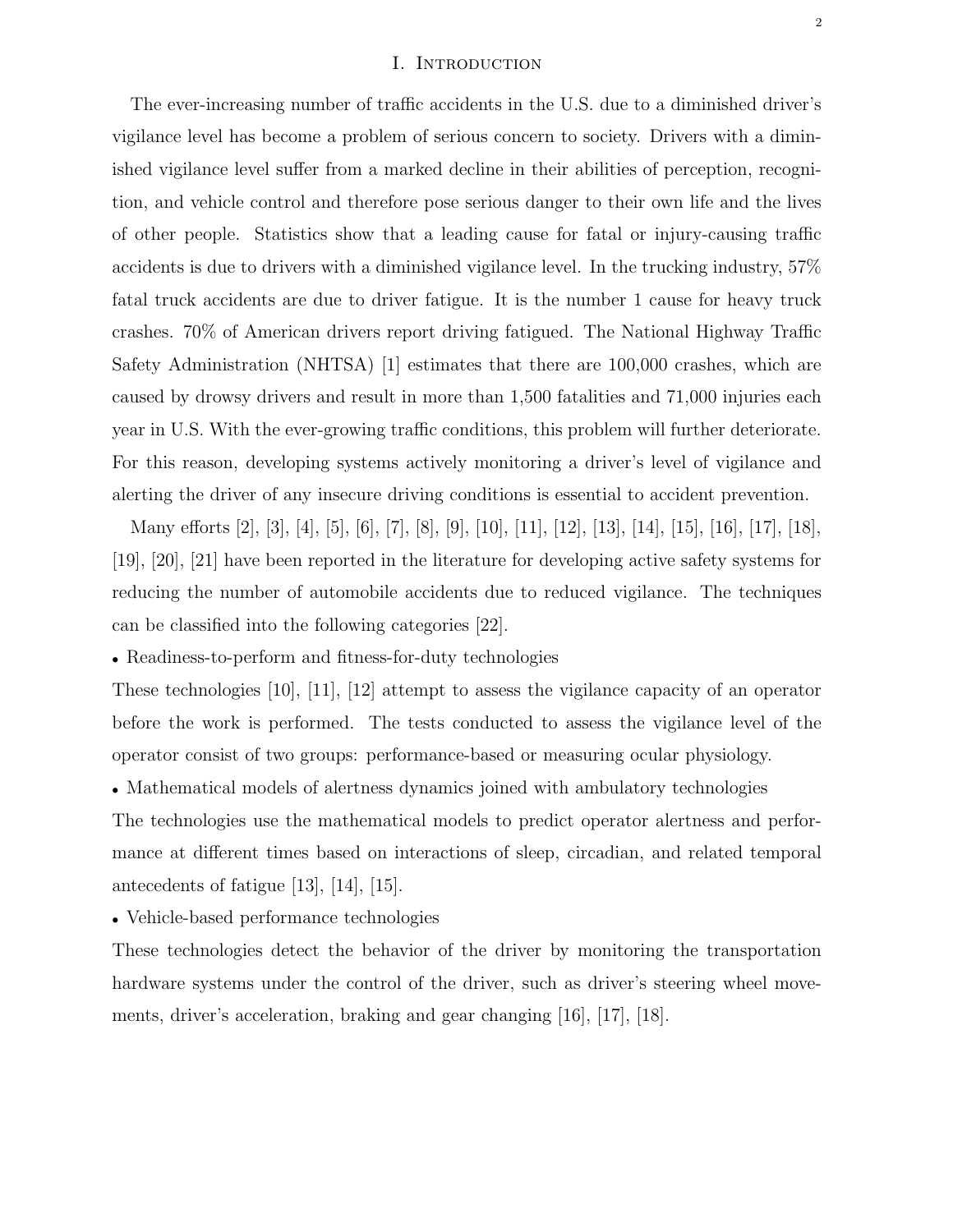The technologies in this category seek to real-time record some bio-behavioral dimension(s) of an operator, such as feature of the eyes, face, head, heart, brain activity, reaction time etc., during driving [19], [20], [21]. According to the different methods used for measurements, the technologies can be further divided into three types. The first type employs electroencephalograph measures (EEG), based on which most of successful equipments developed are off-line versions. Also, there is an on-line version called "Mind Switch" that uses a headband device, in which, the electrodes are embedded to make contact with the driver's scalp so as to measure the brain waves. Ocular measures are used in the second type, which is considered as the most suitable way for on-line monitoring. So far, many eye blinking, pupil response, eye closure and eye movement monitors have been developed. Other physiological/bio-behavioral measures used in the third type include tone of facial muscles (facial expression), body postures and head noddings.

Among different techniques, the best detection accuracy is achieved with techniques that measure physiological conditions like brain waves, heart rate, and pulse rate [9], [23]. Requiring physical contact with drivers (e.g., attaching electrodes) to perform, these techniques are intrusive, causing annoyance to drivers. Good results have also been reported with techniques that monitor eyelid movement and eye gaze with a head-mounted eye tracker or special contact lens. Results from monitoring head movement [24] with a headmount device are also encouraging. These techniques, though less intrusive, are still not practically acceptable. A driver's state of vigilance can also be characterized by the behaviors of the vehicle he/she operates. Vehicle behaviors including speed, lateral position, turning angle, and moving course are good indicators of a driver's alertness level. While these techniques may be implemented non-intrusively, they are, nevertheless, subject to several limitations including the vehicle type, driver experiences, and driving conditions [3].

People in fatigue exhibit certain visual behaviors easily observable from changes in facial features like the eyes, head, and face. Visual behaviors that typically reflect a person's level of fatigue include eyelid movement, gaze, head movement and facial expression. To make use of these visual cues, another increasingly popular and non-invasive approach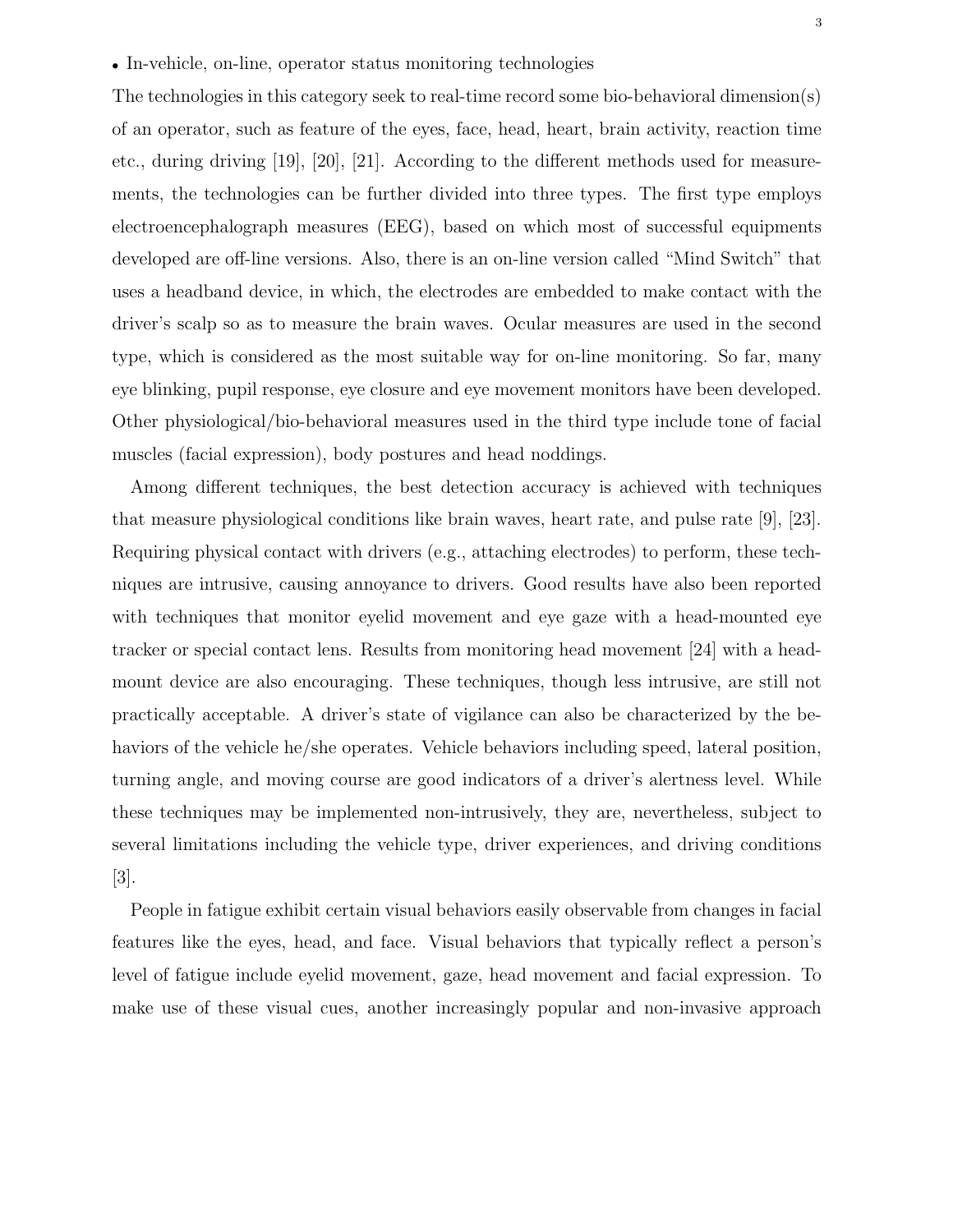for monitoring fatigue is to assess a driver's vigilance level through visual observation of his/her physical conditions using a remote camera and state-of-the-art technologies in computer vision. Techniques using computer vision are aimed at extracting visual characteristics that typically characterize a driver's vigilance level from his/her video images. In a recent workshop [25] sponsored by the Department of Transportation (DOT) on driver's vigilance, it is concluded that computer vision represents the most promising non-invasive technology to monitor driver's vigilance.

Many efforts have been reported in the literature on developing active real-time imagebased fatigue monitoring systems [26], [2], [3], [6], [8], [9], [4], [5], [27], [28], [29], [30], [31], [32], [33]. These efforts are primarily focused on detecting driver fatigue. For example, Ishii [8] et al introduced a system for characterizing a driver's mental state from his facial expression. Saito et al [2] proposed a vision system to detect a driver's physical and mental conditions from line of sight (gaze). Boverie et al [4] described a system for monitoring driving vigilance by studying the eyelid movement. Their preliminary evaluation revealed promising results of their system for characterizing a driver's vigilance level using eyelid movement. Ueno et al [3] described a system for drowsiness detection by recognizing whether a driver's eyes are open or closed, and, if open, computing the degree of eye openness. Their study showed that the performance of their system is comparable with those of techniques using physiological signals.

Although the success of the existing approaches/systems for extracting characteristics of a driver using computer vision technologies, current efforts in this area, however, focus on using only a single visual cue such as eyelid movement or line of sight or head orientation to characterize driver's state of alertness. The system relying on a single visual cue may encounter difficulty when the required visual features cannot be acquired accurately or reliably. For example, drivers with glasses could pose serious problem to those techniques based on detecting eye characteristics. Glasses can cause glare and may be totally opaque to light, making it impossible for camera to monitor eye movement. Furthermore, the degree of eye openness may vary from people to people. Another potential problem with the use of a single visual cue is that the obtained visual feature is often ambiguous, therefore can not always be indicative of one's mental conditions. For example, the irregular head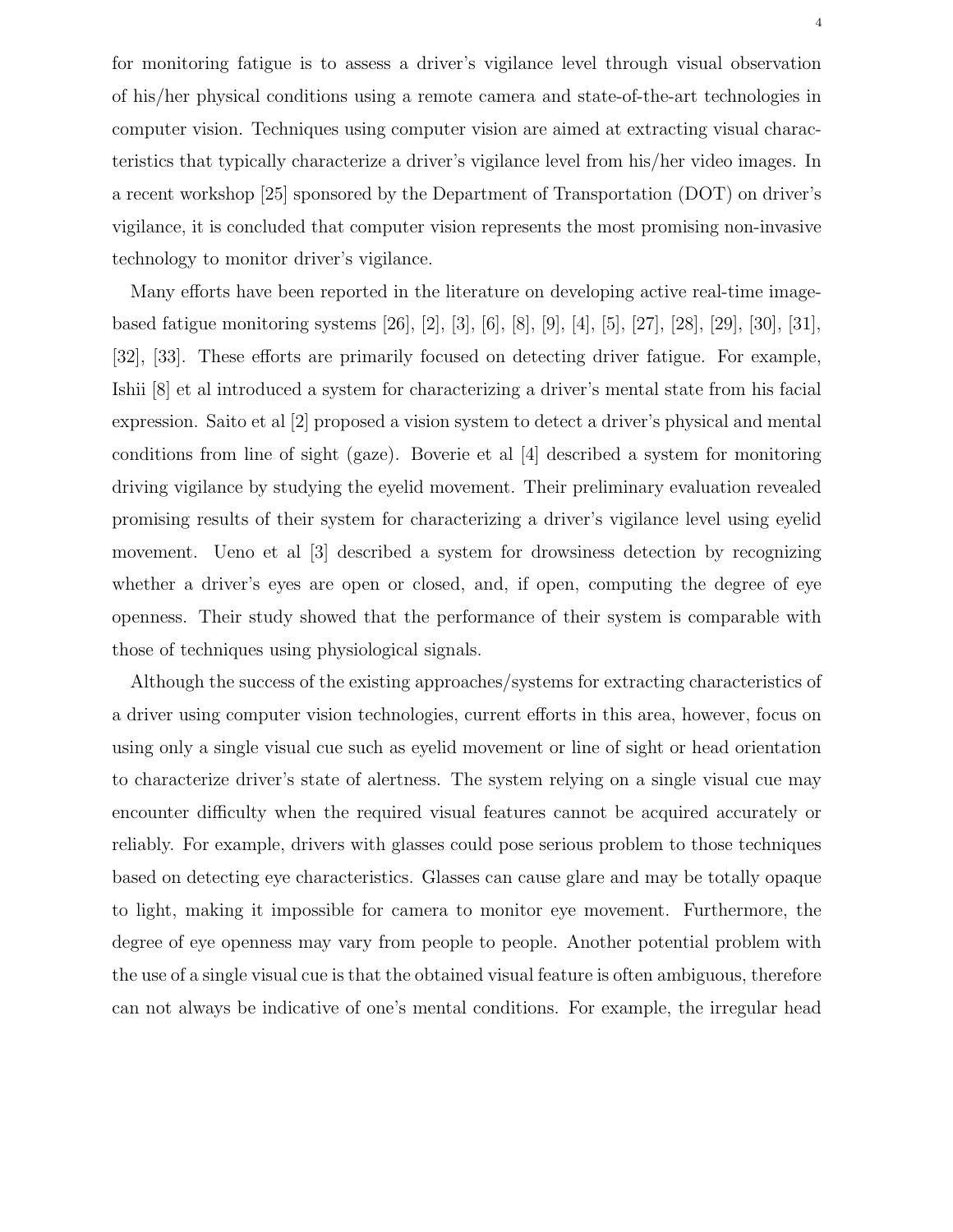movement or line of sight (like briefly look back or at the minor) may yield false alarms for such a system.

All those visual cues, however imperfect they are individually, if combined systematically, can provide an accurate characterization of a driver's level of vigilance. It is our belief that simultaneous extraction and use of multiple visual cues can reduce the uncertainty and resolve the ambiguity present in the information from a single source. The systematic integration of these visual parameters, however, requires a fatigue model that models the fatigue generation process and is able to systematically predict fatigue based on the available visual as well as the relevant contextual information. The system we propose can simultaneously, non-intrusively, and in real time monitor several visual behaviors that typically characterize a person's level of alertness while driving. These visual cues include eyelid movement, pupil movement, head movement and facial expression. The fatigue parameters computed from these visual cues are subsequently combined probabilistically to form a composite fatigue index that could robustly, accurately, and consistently characterize one's vigilance level. Figure 1 gives an overview of our driver vigilance monitoring system.

The paper consists of three parts. First, the paper focuses on discussion of the computer vision algorithms and the necessary hardware components to extract the needed visual cues. Second, after extracting these visual cues, the issue of sensory data fusion and fatigue modeling and inference is discussed. Finally, experiments under real life conditions are conducted to validate our driver vigilance monitoring system.

# II. EYE DETECTION AND TRACKING

Fatigue monitoring starts with extracting visual parameters typically characterizing a person's level of vigilance. This is accomplished via a computer vision system. In this section, we discuss the computer vision system we developed to achieve this goal. Figure 2 provides an overview of our visual cues extraction system for driver fatigue monitoring. The system consists of two cameras: one wide angle camera focusing on the face and another narrow angle camera focusing on the eyes. The wide angles camera monitors head movement and facial expression while the narrow angle camera monitors eyelid and gaze movements. The system starts with eye detection and tracking.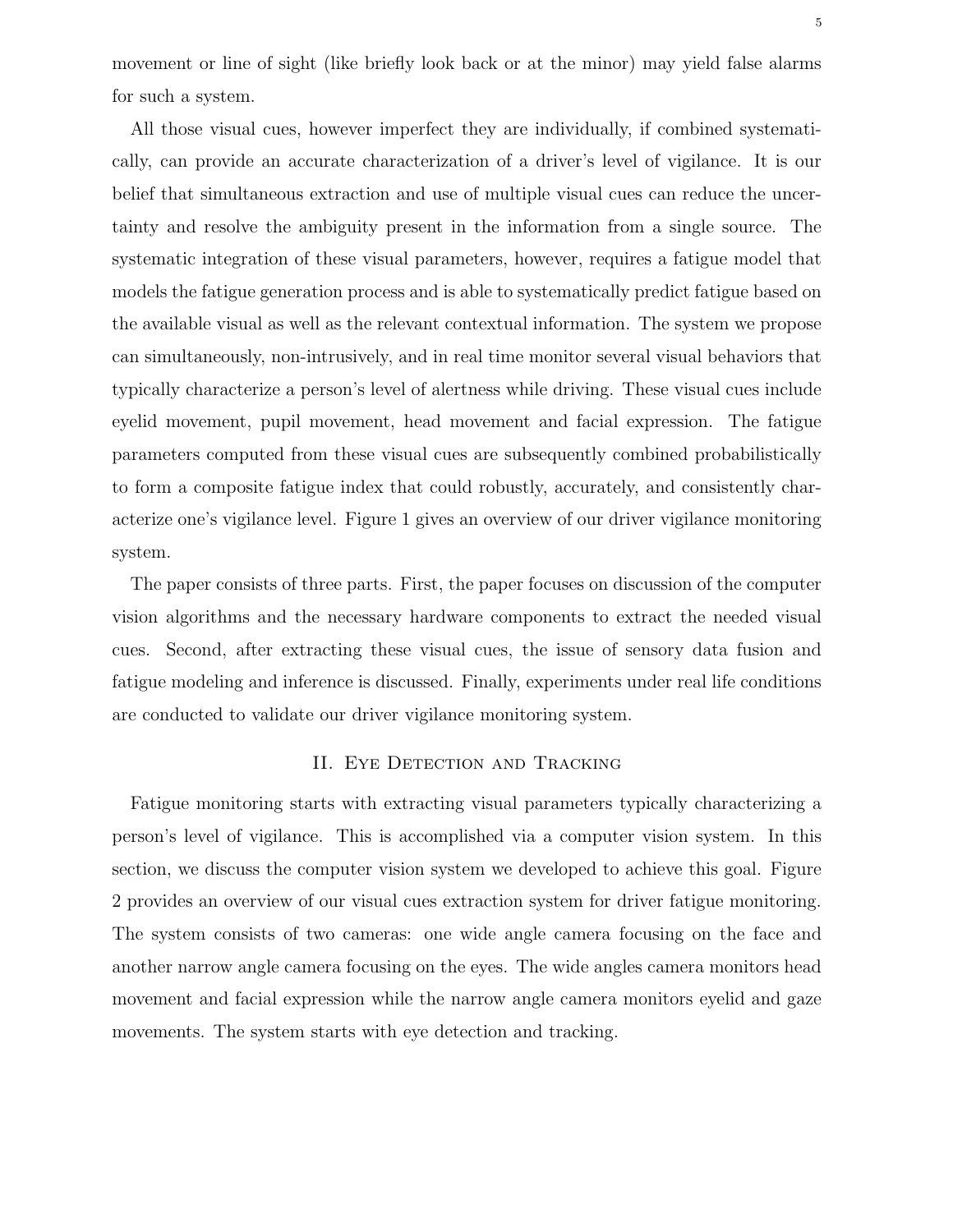

Fig. 1. A flowchart of the proposed driver vigilance monitoring system

The goal of eye detection and tracking is for subsequent eyelid movement monitoring, gaze determination, face orientation estimation and facial expression analysis. A robust, accurate, and real-time eye tracker is therefore crucial. In this research, we propose realtime robust methods for eye tracking under variable lighting conditions and face orientations, based on combining the appearance-based methods and the active IR illumination approach. Combining the respective strengths of different complementary techniques and overcoming their shortcomings, the proposed method uses active infrared illumination to brighten subject's faces to produce the bright pupil effect. The bright pupil effect and appearance of eyes (statistic distribution based on eye patterns) are utilized simultaneously for eyes detection and tracking. The latest technologies in pattern classification recognition (the Support Vector Machine) and in object tracking (the mean-shift) are employed for eye detection and tracking based on eyes appearance.

Our method consists of two parts: eye detection and eye tracking. Figure 3 summarizes our eye detection and tracking algorithm. Some of the ideas presented in this paper have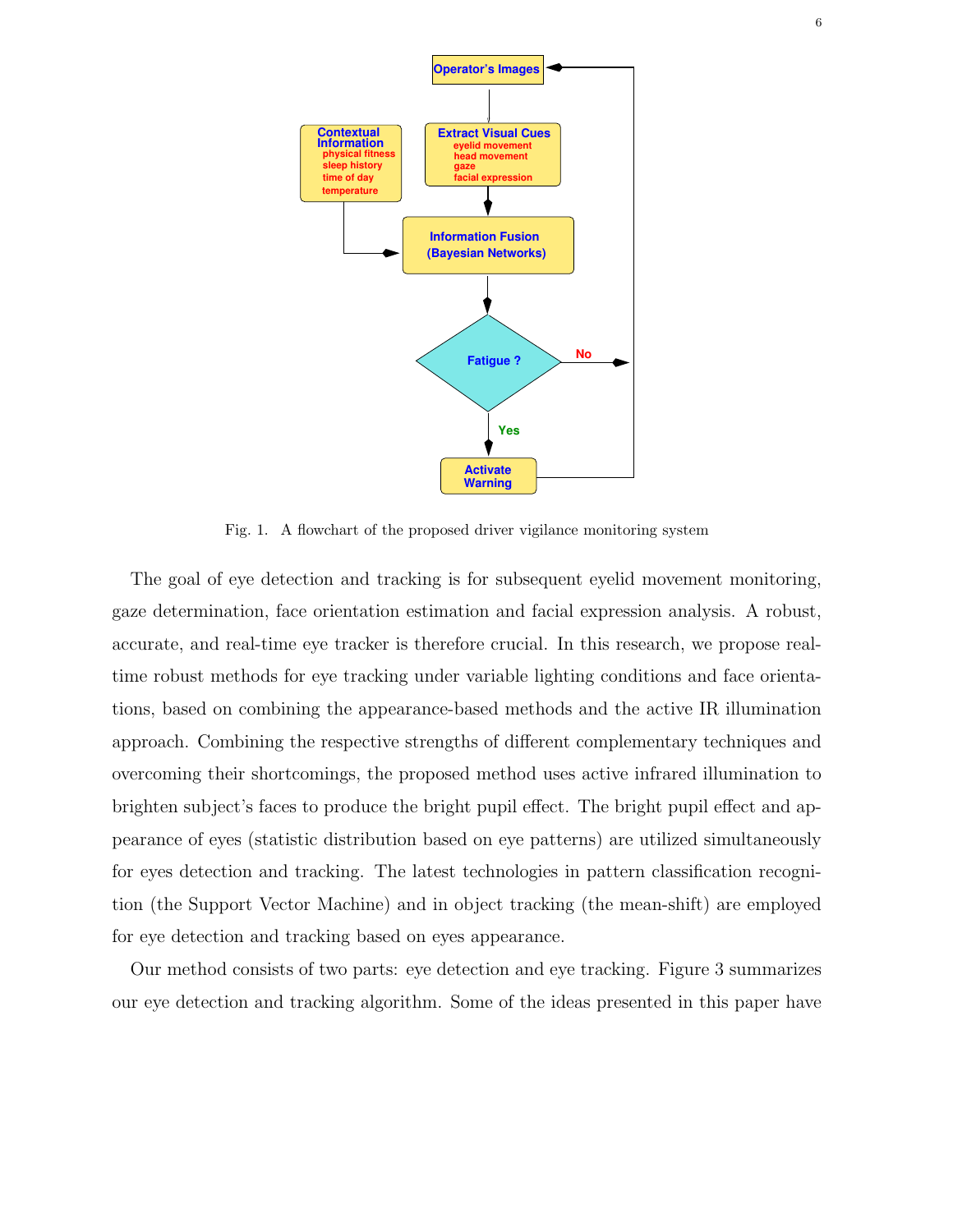

Fig. 2. Overview of the driver vigilance monitoring system

been reported in [34],[35]. In the sections to follow, we summarize our eye detection and tracking algorithms.

# A. Image Acquisition System

Image understanding of visual behaviors starts with image acquisition. The purpose of image acquisition is to acquire the video images of the driver face in real time. The acquired images should have relatively consistent photometric property under different climatic/ambient conditions and should produce distinguishable features that can facilitate the subsequent image processing. To this end, the person's face is illuminated using a near-infrared illuminator. The use of infrared illuminator serves three purposes: first it minimizes the impact of different ambient light conditions, therefore ensuring image quality under varying real-world conditions including poor illumination, day, and night; second, it allows to produce the bright/dark pupil effect, which constitutes the foundation for detection and tracking the proposed visual cues. Third, since near infrared is barely visible to the driver, this will minimize any interference with the driver's driving.

Specifically, our IR illuminator consists of two sets of IR LEDs, distributed evenly and symmetrically along the circumference of two coplanar concentric rings as shown in Figure 4. The center of both rings coincides with the camera optical axis. These IR LEDs will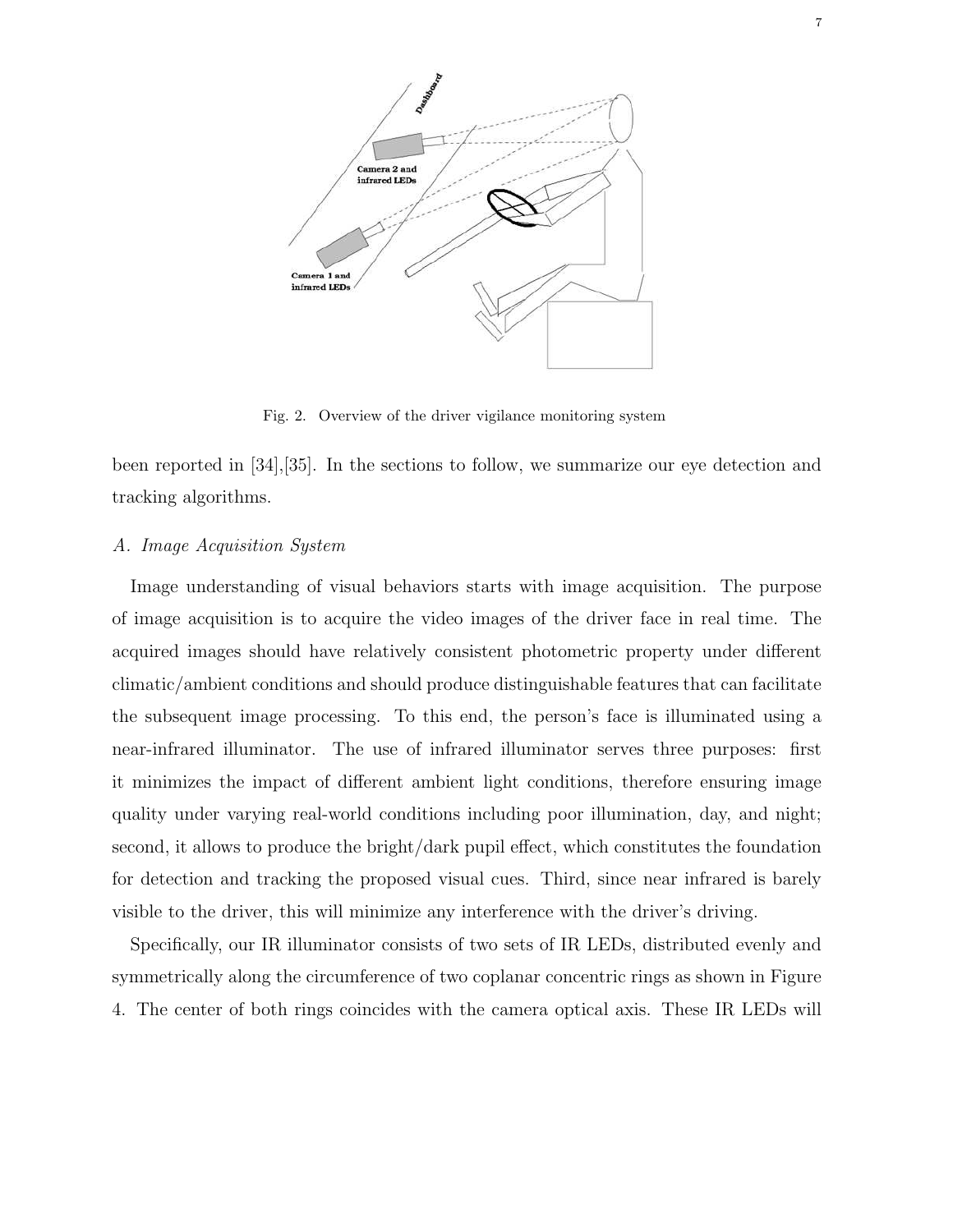

Fig. 3. The combined eye tracking flowchart

emit non-coherent IR energy in the 800 to 900 nanometer region of the spectrum.



Fig. 4. An actual photo of the two rings IR illuminator configuration

The bright pupil image is produced when the inner ring of IR LEDs is turned on and the dark pupil image is produced when the outer ring is turned on. This is controlled via a video decoder. An example of the bright/dark pupils is given in Figure 5. Note the glint <sup>1</sup> appears on both the dark and bright pupil images.

<sup>1</sup>the small bright spot near the pupil, produced by cornea reflection of the IR light.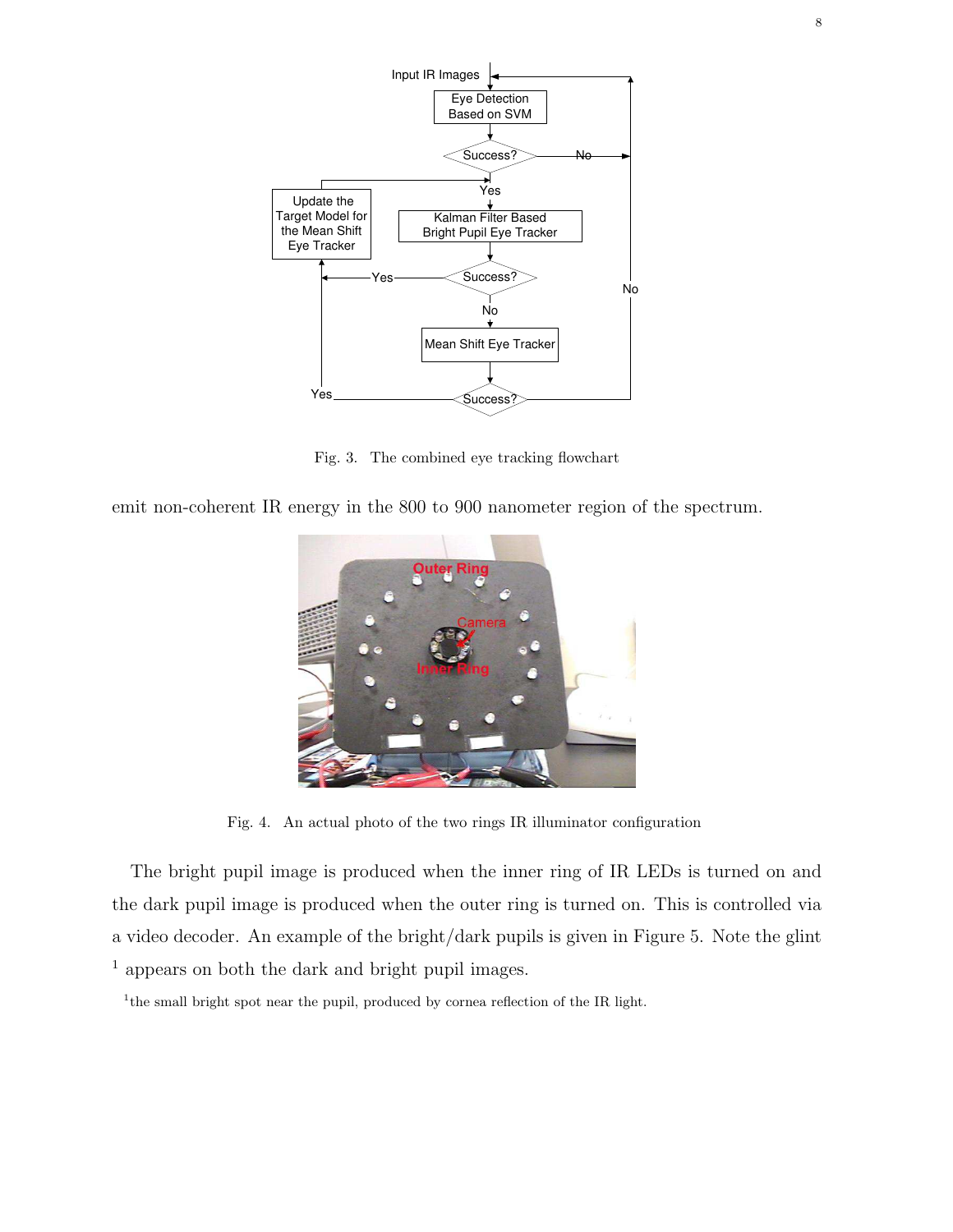



(b) dark pupils with glints

Fig. 5. Bright and dark pupil images with glints

# B. Eye Detection

Eyes tracking starts with eyes detection. Figure 6 gives a flowchart of the eye detection procedure. Eyes detection is accomplished via pupils detection due to the use of active IR illumination.



Fig. 6. Eye detection block diagram

Specifically, to facilitate pupils detection, we have developed a circuitry to synchronize the inner ring of LEDs and outer ring of LEDs with the even and odd fields of the interlaced image respectively so that they can be turned on and off alternately. The interlaced input image is de-interlaced via a video decoder, producing the even and odd field images as shown in Figure 7 (a) and (b). While both images share the same background and external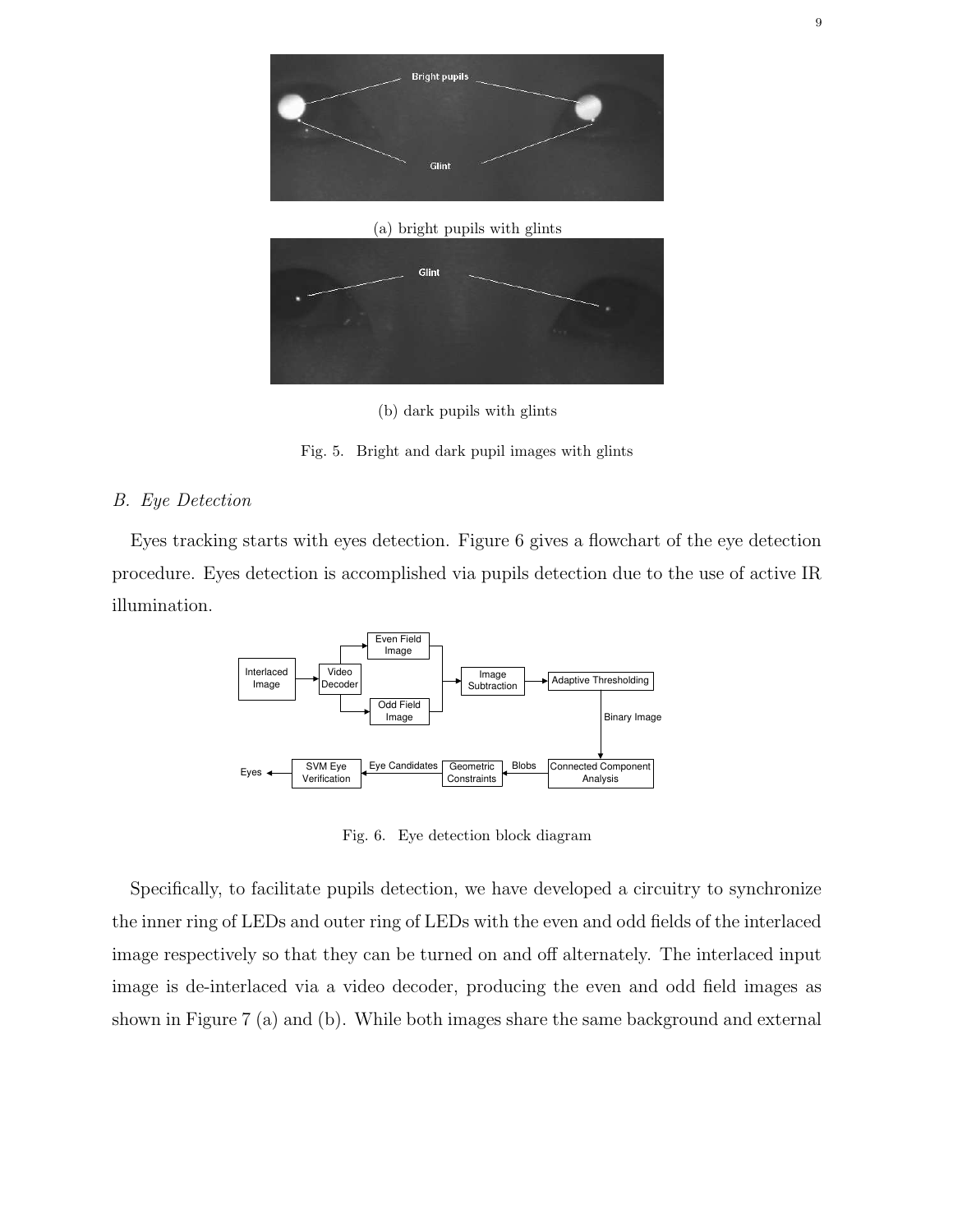illumination, pupils in the even images look significantly brighter than in the odd images. To eliminate the background and reduce external light illumination, the odd image is subtracted from the even image, producing the difference image as shown in Figure 7 (c), with most of the background and external illumination effects removed. The difference image is subsequently thresholded. A connected component analysis is then applied to the thresholded difference image to identify binary blobs that satisfy certain size and shape constraints as shown in Figure 8 (a). From Figure 8 (a), we can see that there are still several non-pupil blobs left because they are so similar in shape and size that we can not distinguish the real pupil blobs from them. So we have to use other features.



Fig. 7. (a) Even field image (b) Odd field image (c) The difference image

From the dark pupil image as shown in Figure 8 (b), we observed that each pupil is surrounded by the eye region, which has an unique intensity distribution and appears different from other parts of the face. The appearance of an eye can therefore be utilized to separate it from non-eyes. We map the locations of the remaining binary blobs to the dark pupil images and then apply the Support Vector Machine (SVM) classifier [36], [37] to automatically identify the binary blobs that correspond to eyes. A large number of training images including eyes and non-eyes were used to train the SVM classifier. Figure 8 (c) shows that the SVM eye classifier correctly identify the real eye regions as marked and remove the spurious ones. Details on our eye detection algorithm may be found in [34].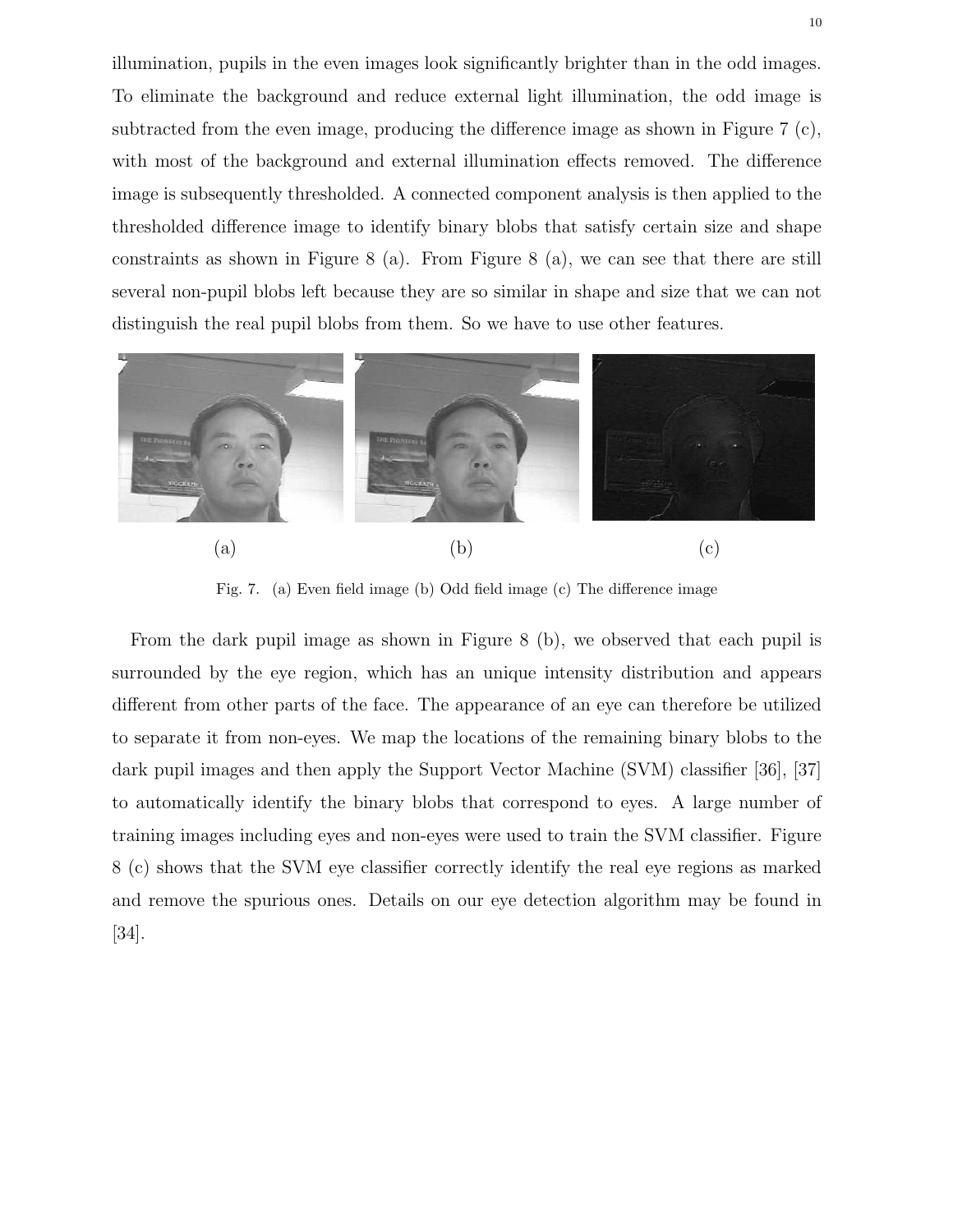

Fig. 8. (a) The thresholded difference image marked with possible pupil candidates; (b) The image marked with possible eye candidates according to the positions of pupil candidates; (c) The image marked with identified eyes

# C. Eye Tracking Algorithm

The detected eyes are then tracked frame to frame. We have developed the following algorithm for the eye tracking by combining the bright pupil based Kalman filter eye tracker with the mean shift eye tracker [35]. While Kalman filtering accounts for the dynamics of the moving eyes, mean shift tracks eyes based on the appearance of the eyes. We call this two-stage eye tracking.

After locating the eyes in the initial frames, the Kalman filtering is activated to track bright pupils. Kalman filter pupil tracker works reasonably well under frontal face orientation with eye open. However, it will fail if the pupils are not bright due to oblique face orientations, eye closures or external illumination interferences. Kalman filter also fails when sudden head movement occurs because the assumption of smooth head motion has been violated. Therefore, we propose to use mean shift tracking to augment Kalman filtering tracking to overcome this limitation. If Kalman filtering tracking fails in a frame, eye tracking based on mean shift will take over. Mean shift tracking is an appearance based object tracking method which tracks the eye regions according to the intensity statistical distributions of the eye regions and doesn't need bright pupils. It employs the mean shift analysis to identify an eye candidate region, which has the most similar appearance to the given eye model in terms of intensity distribution. Therefore, the mean shift eye tracking can track the eyes successfully under eye closure or under oblique face orientations. Also, it is fast and handles noise well. But it does not have the capability of self-correction and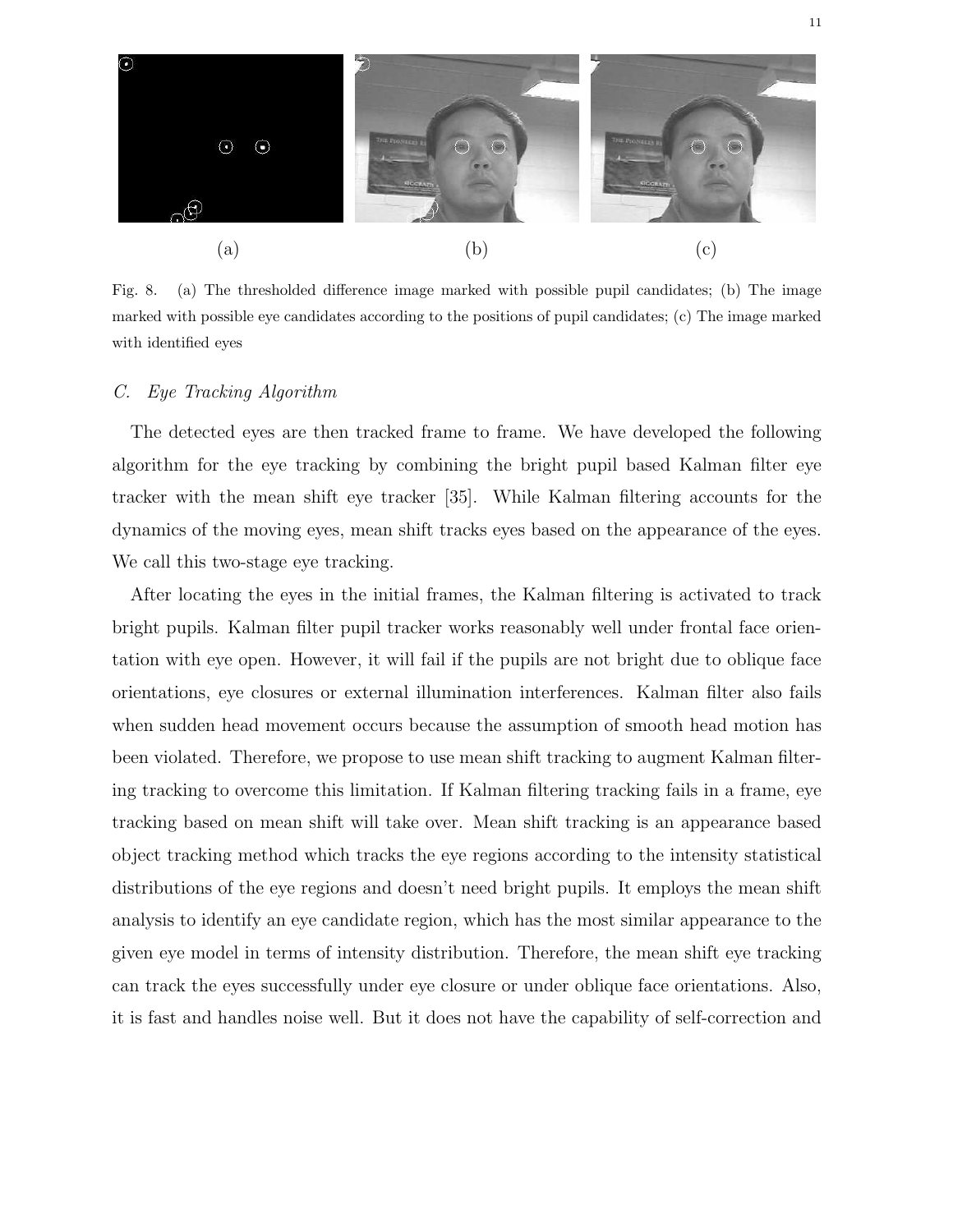the errors therefore tend to accumulate and propagate to subsequent frames as tracking progresses and eventually the tracker drifts away.

To overcome these limitations with mean shift tracker, we propose to combine the Kalman filter tracking with the mean shift tracking to overcome their respective limitations and to take advantage of their strengths. Specifically, we take the following measures. First, two channels (eye images with dark pupil and bright pupil) are used to characterize the statistical distributions of the eyes. Second, the eye's model is continuously updated by the eyes detected by the last Kalman filtering tracker to avoid the error propagation with Mean Shift tracker. Finally, the experimental determination of the optimal window size and quantization level for mean shift tracking further enhance the performance of our technique.

The two trackers are activated alternately. The Kalman tracker is first initiated, assuming the presence of the bright pupils. When the bright pupils appear weak or disappear, the mean shift tracker is activated to take over the tracking. Mean shift tracking continues until the reappearance of the bright pupils, when the Kalman tracker takes over. Eye detection will be activated if the mean shift tracking fails. These two stage eye trackers work together and they complement each other. The robustness of the eye tracker is improved significantly. The Kalman filtering and mean shift tracking algorithms are discussed in [38], [34].

The eye detection and tracking algorithm is tested with different subjects under different face orientations and different illuminations. These experiments reveal that our algorithm is more robust than the conventional Kalman filter based bright pupil tracker, especially for the closed eyes and partially occluded eyes due to the face orientations. Even under strong external illuminations, we have achieved good results. Video demos are available at  $http://www.ecse.rpi.edu/~cvrl/Demo/demo.html$ .

# III. Eyelid Movement Parameters

Eyelid movement is one of the visual behaviors that reflect a person's level of fatigue. The primary purpose of eye tracking is to monitor eyelid movements and compute the relevant eyelid movement parameters. Here, we focus on two ocular measures to characterize the eyelid movement. The first one is Percentage of Eye Closure Over Time (PERCLOS)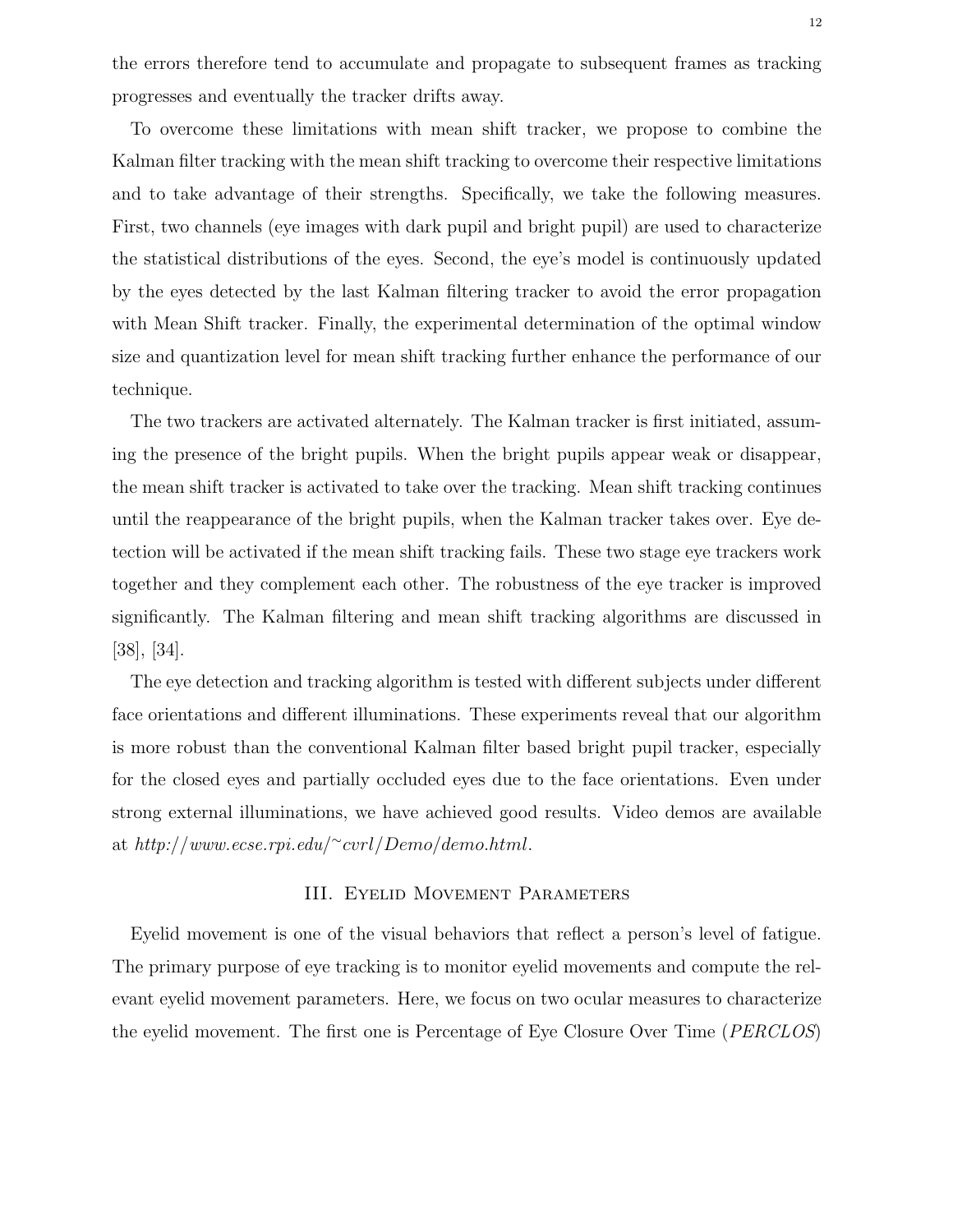and the second is Average Eye Closure Speed (AECS). PERCLOS has been validated and found to be the most valid ocular parameter for monitoring fatigue [26].

The eye closure/opening speed is a good indicator of fatigue. It's defined as the amount of time needed to fully close the eyes or to fully open the eyes. Our previous study indicates that the eye closure speed of a drowsy person is distinctively different from that of an alert person [38].

The degree of eye opening is characterized by the shape of pupil. It is observed that as eyes close, the pupils start getting occluded by the eyelids and their shapes get more elliptical. So, we can use the ratio of pupil ellipse axes to characterize degree of eye opening. The cumulative eye closure duration over time excluding the time spent on normal eye blinks is used to compute *PERCLOS*. To obtain a more robust measurement for these two parameters, we compute their running average (time tracking). To obtain running average of PERCLOS measurement, for example, the program continuously tracks the person's pupil shape and monitors eye closure at each time instance. We compute these two parameters in 30 seconds window and output them onto the computer screen in real time, so we can easily analyze the alert state of the driver. The plots of the two parameters over time are shown in Figure 9. Also, video demos are available at http://www.ecse.rpi.edu/ <sup>∼</sup>cvrl/Demo/demo.html.

# IV. Face (Head) Orientation Estimation

Face (head) pose contains information about one's attention, gaze, and level of fatigue. Face pose determination is concerned with computation of the 3D face orientation and position to detect such head movements as head tilts. Frequent head tilts indicate the onset of fatigue. Furthermore, the nominal face orientation while driving is frontal. If the driver faces in the other directions (e.g., down or sideway) for an extended period of time, this is due to either fatigue or inattention. Face pose estimation, therefore, can indicate both fatigued and inattentive drivers. For this study, we focus on the former, i.e., detection of frequent head tilts.

We present a new technique to perform the 2D face tracking and 3D face pose estimation synchronously. In our method, 3D face pose is tracked by Kalman Filtering. The initial estimated 3D pose is used to guide face tracking in the image, which is subsequently used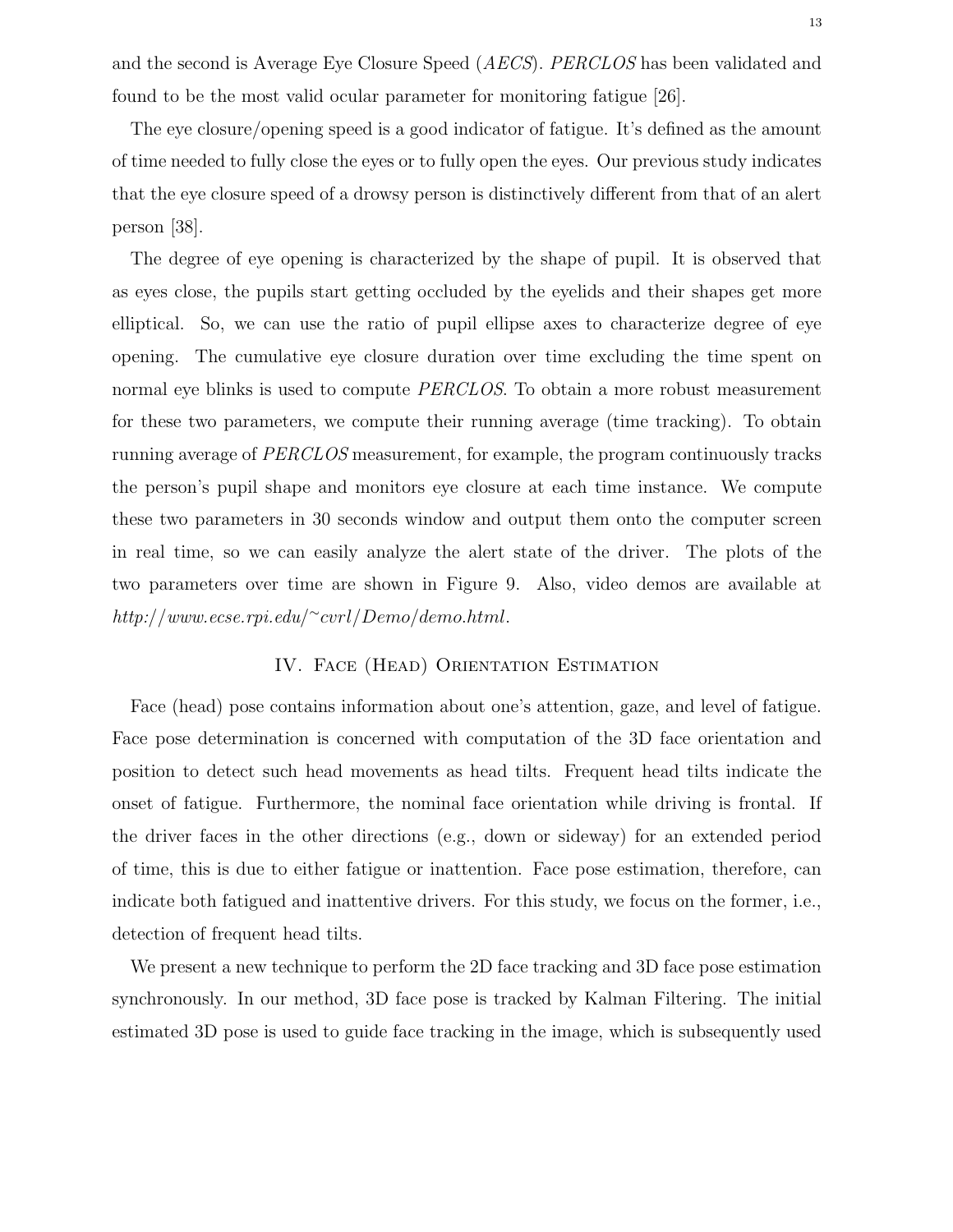



Fig. 9. (a) Detected eyes and pupils (b) Plots for eyelid movement parameters: the top one displays AECS parameter and the bottom one displays PERCLOS parameter.

to refine the 3D face pose estimation. Face detection and pose estimation work together and benefit from each other. Weak perspective projection is assumed so that face can be approximated as a planar object with facial features, such as eyes, nose and mouth, located symmetrically on the plane. Figure 10 summarizes our approach. Initially, we automatically detect a fronto-parallel face view based on the detected eyes [35] and some simple anthropometric statistics. The detected face region is used as the initial 3D planar face model. The 3D face pose is then tracked starting from the fronto-parallel face pose. During tracking, the 3D face model is updated dynamically, and the face detection and face pose estimation are synchronized and kept consistent with each other.

We will discuss our face pose tracking algorithm briefly as follows.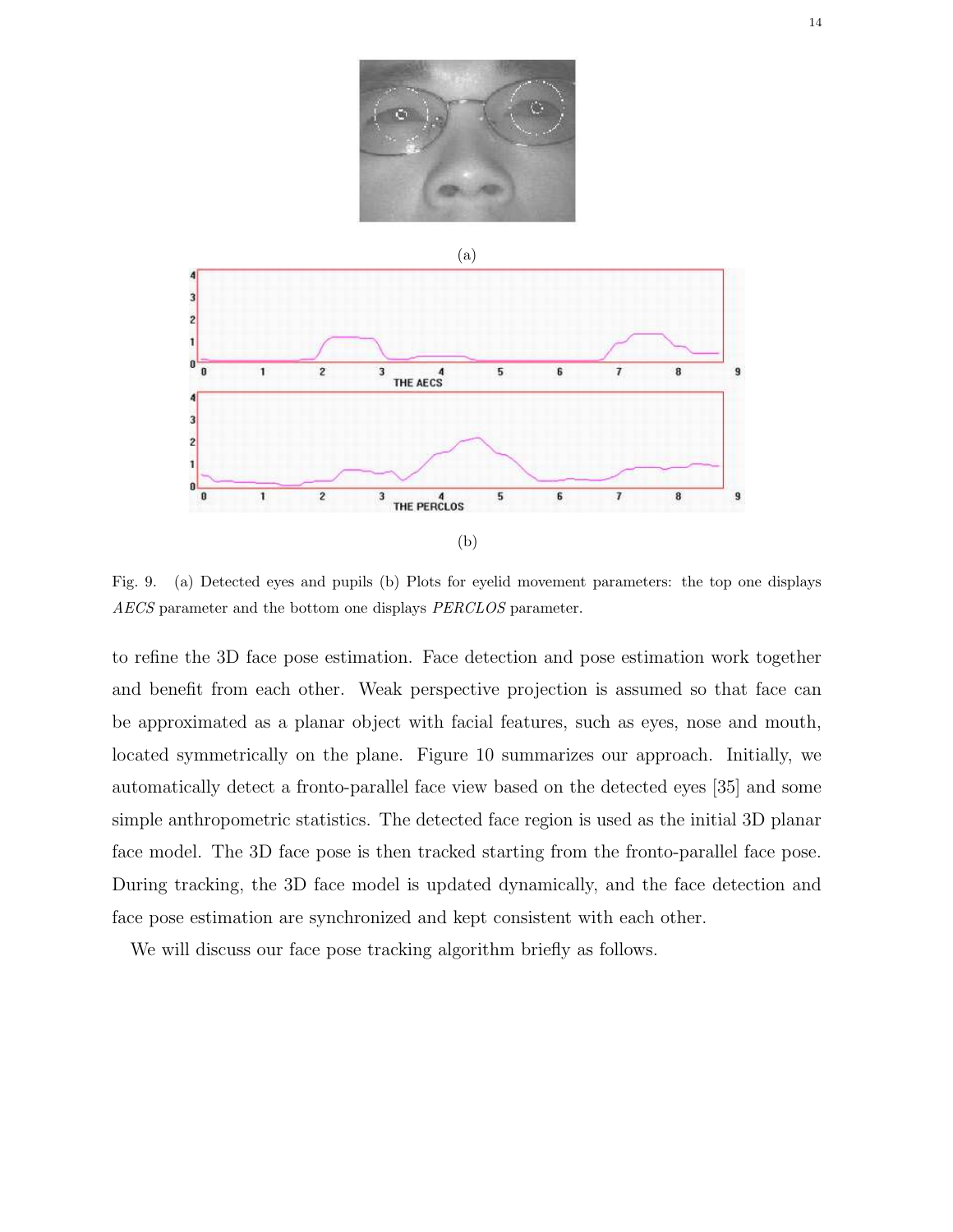

Fig. 10. The flowchart of face pose tracking

#### A. Automatic 3D Face Model and Pose Initialization

In our algorithm, we should have a fronto-parallel face to represent the initial face model. This initialization is automatically accomplished by using the eye tracking technique we have developed [35]. Specifically, the subject starts in fronto-parallel face pose position with the face facing directly to the camera as shown in figure 11. The eye tracking technique is then activated to detect eyes. After detecting the eyes, the first step is to compute the distance  $d_{eyes}$  between two eyes. Then, the distance between the detected eyes, eyes locations and the anthropometric proportions are used to estimate the scope and the location of the face in the image automatically. Experiments show that our face detection method works well for all the faces we tested. Example of the detected frontal face region is shown in Figure 11. Once the face region is decided, we will treat it as our initial face model, whose pose parameters are used as initial face pose parameters.

Compared with the existing frontal face detection methods, ours takes full advantage of the detected eyes to guide the detection of the frontal face, and it is simple, robust and automatic. In [39], we will also demonstrate the tolerance of our face initialization to slight deviations from the fronto-parallel face pose and to perturbations of initial positions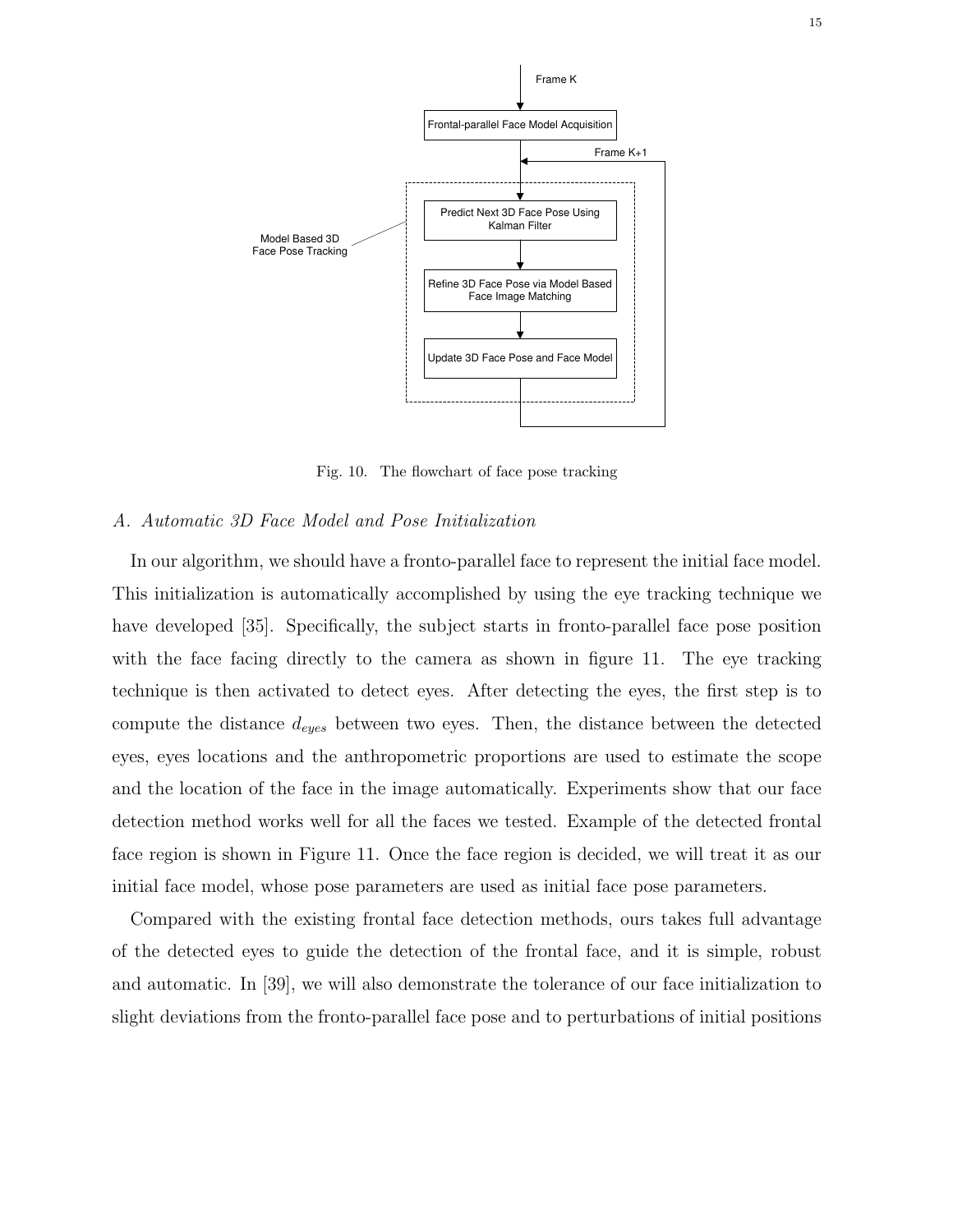

Fig. 11. The initial face model

of the face.

# B. Face Pose Tracking Algorithm

Given the initial face image and its pose in the first frame, the task of finding the face location and the face pose in subsequent frames can be implemented as simultaneous 3D face pose tracking and face detection described in [39].

Based on the detected face pose in the previous frame, we can use the Kalman Filtering to predict the face pose in the next frame. But the prediction based on Kalman Filtering assumes smooth face movements. The prediction will be off significantly if head undergoes a sudden rapid movement. To handle this issue, we propose to approximate the face movement with eyes movement since eyes can be reliably detected in each frame. Then the final predicted face pose is based on combining the one from Kalman Filtering with the one from eyes. The simultaneous use of Kalman Filtering and eye's motion allows to perform accurate face pose prediction even under significant or rapid head movements. Details on our face pose estimation and tracking algorithm may be found at [39].

The proposed algorithm is tested with numerous image sequences of different people. The image sequences include a person rotating his head before an un-calibrated camera, which is approximately 1.5 meter from the person. Figure 12 shows some tracking results under different face rotations. It is shown that the estimated pose is very visually convincing over a large range of head orientations and changing distance between the face and camera. Plots of three face pose angles  $\omega, \phi, \kappa$  are shown in Figure 13, from which we can see that three face pose angles vary consistently and smoothly as the head rotates. Video demos of our system may be found at http://www.ecse.rpi.edu/~cvrl/Demo/demo.html.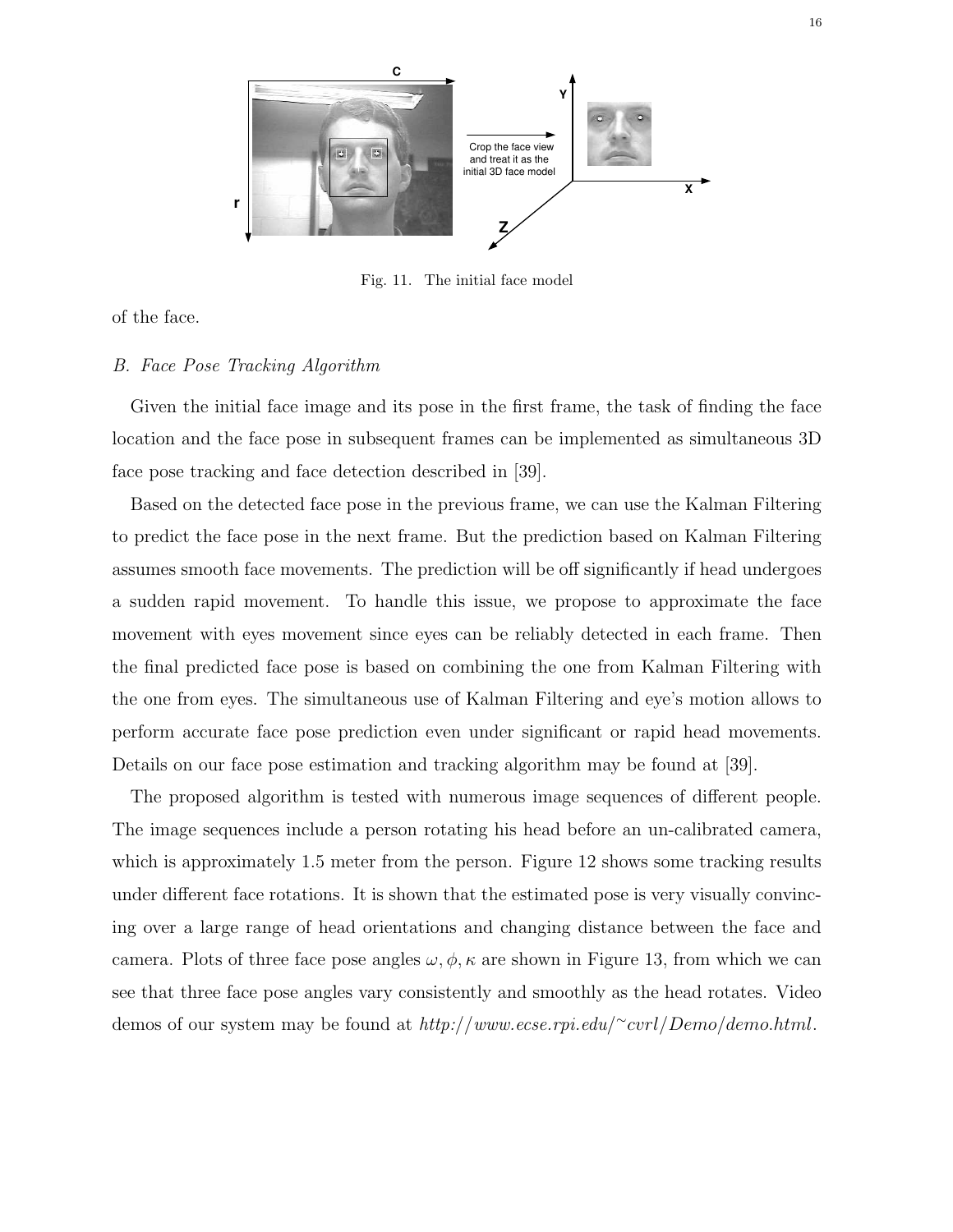

Fig. 12. Face and face pose tracking results for images randomly selected from one video sequence. The white rectangle indicates the tracked face region and the white line represents the normal of the face plane, which is drawn according to the estimated face pose.



Fig. 13. The results of face pose tracking. The plots show the sequences of three estimated rotation angles through the image sequence.

To quantitatively characterize one's level of fatigue by face pose, we introduce a new fatigue parameter called NodFreq, which measures the frequency of head tilts over time. Figure 14 shows the running average of the estimated head tilts for a period of 140 seconds. As can be seen, our system can accurately detect head tilts, which are represented in the curve by the up-and-down bumps.

# V. Eye Gaze Determination and Tracking

Gaze has the potential to indicate a person's level of vigilance. A fatigued individual tends to have a narrow gaze. Gaze may also reveal one's needs and attention. The direction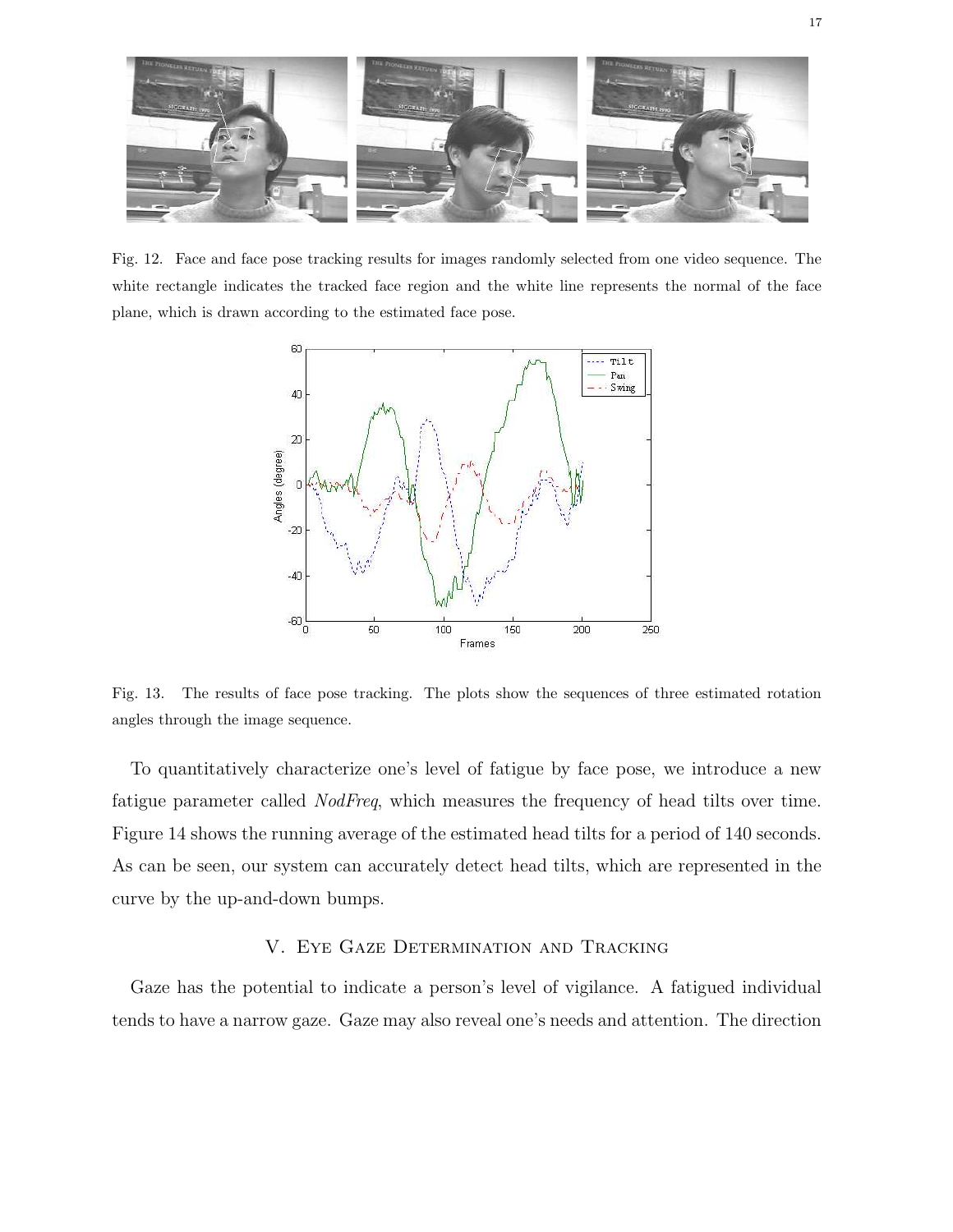

Fig. 14. Head tilts monitoring over time (seconds)

of a person's gaze is determined by two factors: the orientation of the face (face pose), and the orientation of eye (eye gaze). Face pose determines the global direction of the gaze, while eye gaze determines the local direction of the gaze. Global gaze and local gaze together determine the final gaze of the person. So far, the most common approach for ocular-based gaze estimation is based on the determination of the relative position between pupil and the glint (cornea reflection) via a remote IR camera  $[40]$ ,  $[41]$ ,  $[42]$ , [43], [44], [45], [46]. While contact-free and non-intrusive, these methods work well only for a static head, which is a rather restrictive constraint on the part of the user. Even a chin rest is often used to maintain the head still because minor head movement can fail these techniques. This poses a significant hurdle for practical application of the system. Another serious problem with the existing eye and gaze tracking systems is the need to perform a rather cumbersome calibration process for each individual. Often re-calibration is even needed for the same individual who already underwent the calibration procedure, whenever his/her head moved. This is because only local gaze is accounted for while global gaze due to face pose is ignored.

In view of these limitations, we present a gaze estimation approach [47] that accounts for both the local gaze computed from the ocular parameters and the global gaze computed from the head pose. The global gaze (face pose) and local gaze (eye gaze) are combined together to obtain the precise gaze information of the user. Our approach, therefore, allows natural head movement while still estimating gaze accurately. Another effort is to make the gaze estimation calibration free. New users or the existing users who have moved, do not need undergo a personal gaze calibration before using the gaze tracker. Therefore, the proposed gaze tracker can perform robustly and accurately without calibration and under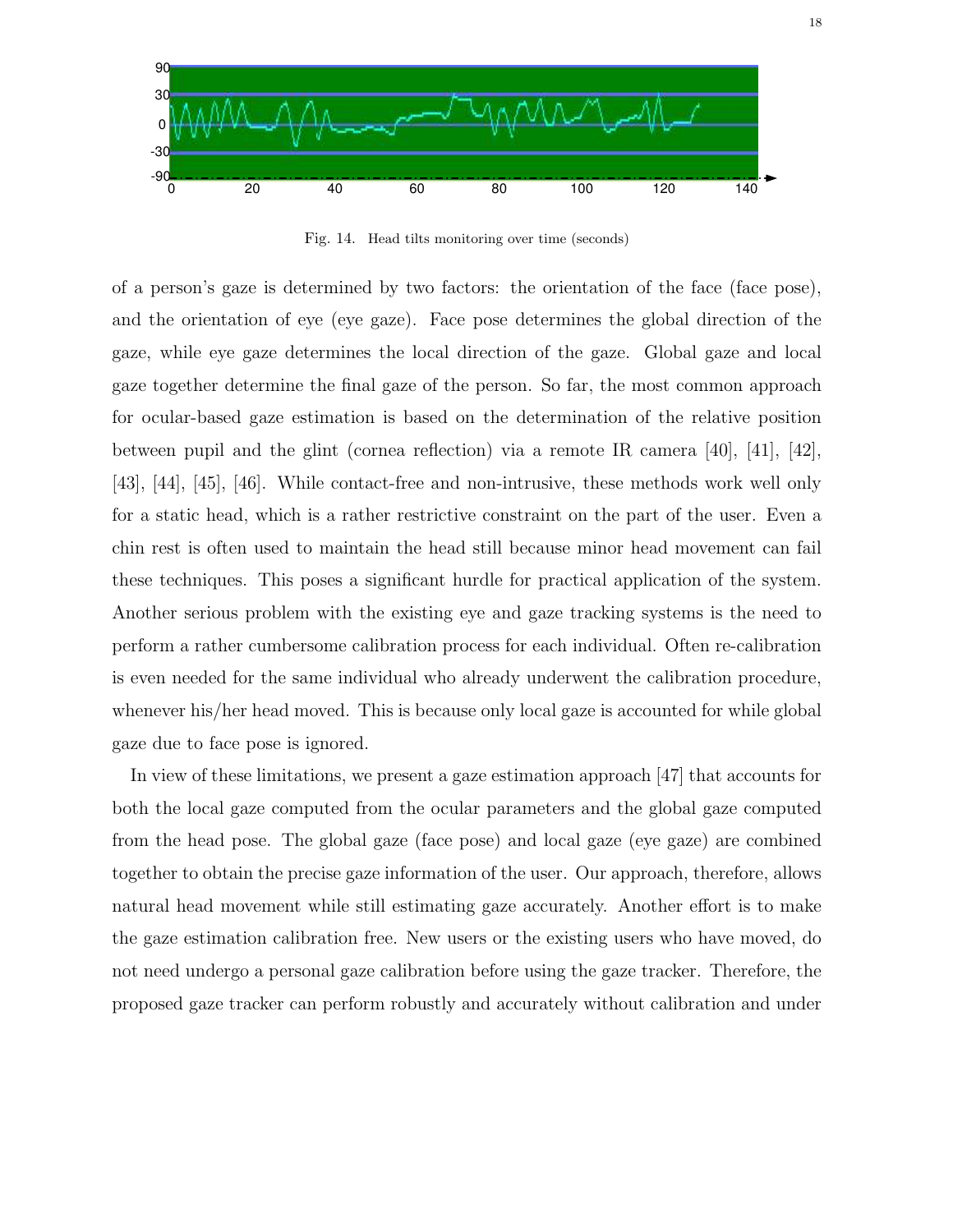natural head movements.

An overview of our algorithm is given in Figure 15.



Fig. 15. Major components of the proposed system

# A. Gaze Estimation

Our gaze estimation algorithm consists of three parts: pupil-glint detection and tracking, gaze calibration, and gaze mapping.

Gaze estimation starts with pupil  $\&$  glint detection and tracking. For gaze estimation, we continue using the IR illuminator as shown in Figure 4. To produce the desired pupil effects, the two rings are turned on and off alternately via the video decoder we developed to produce the so-called bright and dark pupil effect as shown in Figure 5 (a) and (b). The pupil detection and tracking technique can be used to detect and track glint from the dark images. Figure 16 (c) shows the detected glints and pupils.

Given the detected glint and pupil, we can use their properties to obtain local gaze and global gaze. Figure 16 shows the relationship between the local gaze and the relative position between the glint and the pupil, i.e., the pupil-glint vector.

Our study in [48] shows there exists a direct correlation between 3D face pose and the geometric properties of the pupils. Specifically, pupil size, shape, and orientation vary with face pose. It is therefore to capture 3D face pose using pupil geometric properties. 3D face pose provides the global gaze.

In order to obtain the final gaze, the factors accounting for the head movements and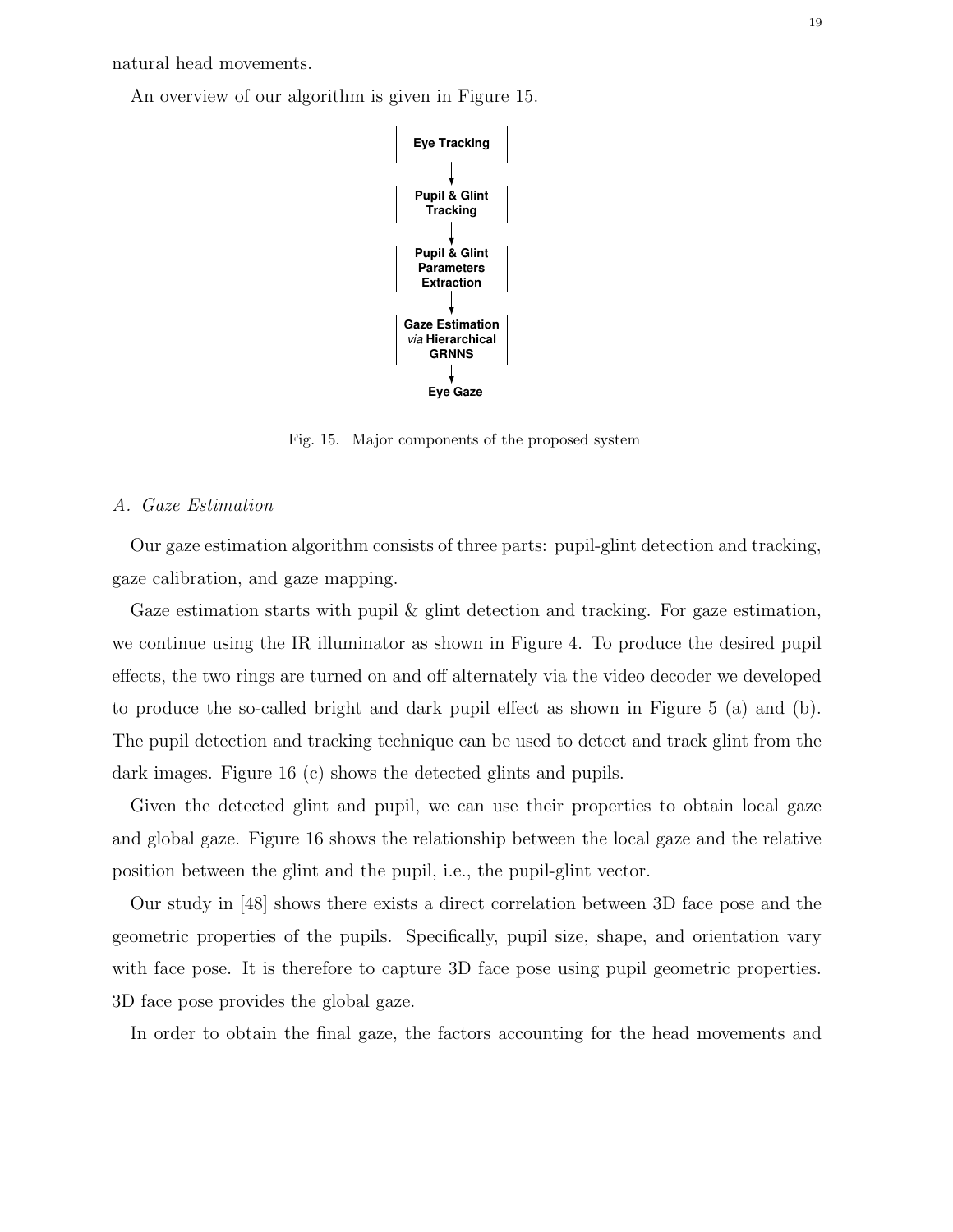

Fig. 16. Relative spatial relationship between glint and bright pupil center used to determine local gaze position. (a) bright pupil images, (b) glint images; (c) pupil-glint vector indicating local gaze direction.

those affecting the local gaze should be combined. Hence, six parameters are chosen for the gaze calibration to get the parameters mapping function:  $\Delta x$ ,  $\Delta y$ , r,  $\theta$ ,  $g_x$  and  $g_y$ .  $\Delta x$  and  $\Delta y$  are the pupil-glint displacement. r is the ratio of the major to minor axes of the ellipse that fits to the pupil.  $\theta$  is the pupil ellipse orientation and  $g_x$  and  $g_y$  are the glint image coordinates. The choice of these factors is based on the following rational.  $\Delta x$ and  $\Delta y$  account for the relative movement between the glint and the pupil, representing the local gaze. The magnitude of the glint-pupil vector can also relate to the distance of the subject to the camera.  $r$  is used to account for out-of-plane face rotation. The ratio should be close to one when the face is frontal. The ratio becomes larger or less than 1 when the face turns either up/down or left/right. Angle  $\theta$  is used to account for in-plane face rotation around the camera optical axis. Finally,  $(g_x, g_y)$  is used to account for the in-plane head translation.

The use of these parameters accounts for both head and pupil movement since their movements will introduce corresponding changes to these parameters. This effectively reduces the head movement influence. Given the six parameters affecting gaze, we now need to determine the mapping function that maps the parameters to the actual gaze. This mapping function can be approximated by the Generalized Regression Neural Networks (GRNN) [49]. GRNN features fast training times, can model non-linear functions, and has been shown to perform well in noisy environments given enough data. Specifically, the input vector to the GRNN is

$$
\mathbf{g} = \left[ \begin{array}{cccc} \Delta x & \Delta y & r & \theta & g_x & g_y \end{array} \right]
$$

A large amount of training data under different head positions is collected to train the GRNN. During the training data acquisition, the user is asked to fixate his/her gaze on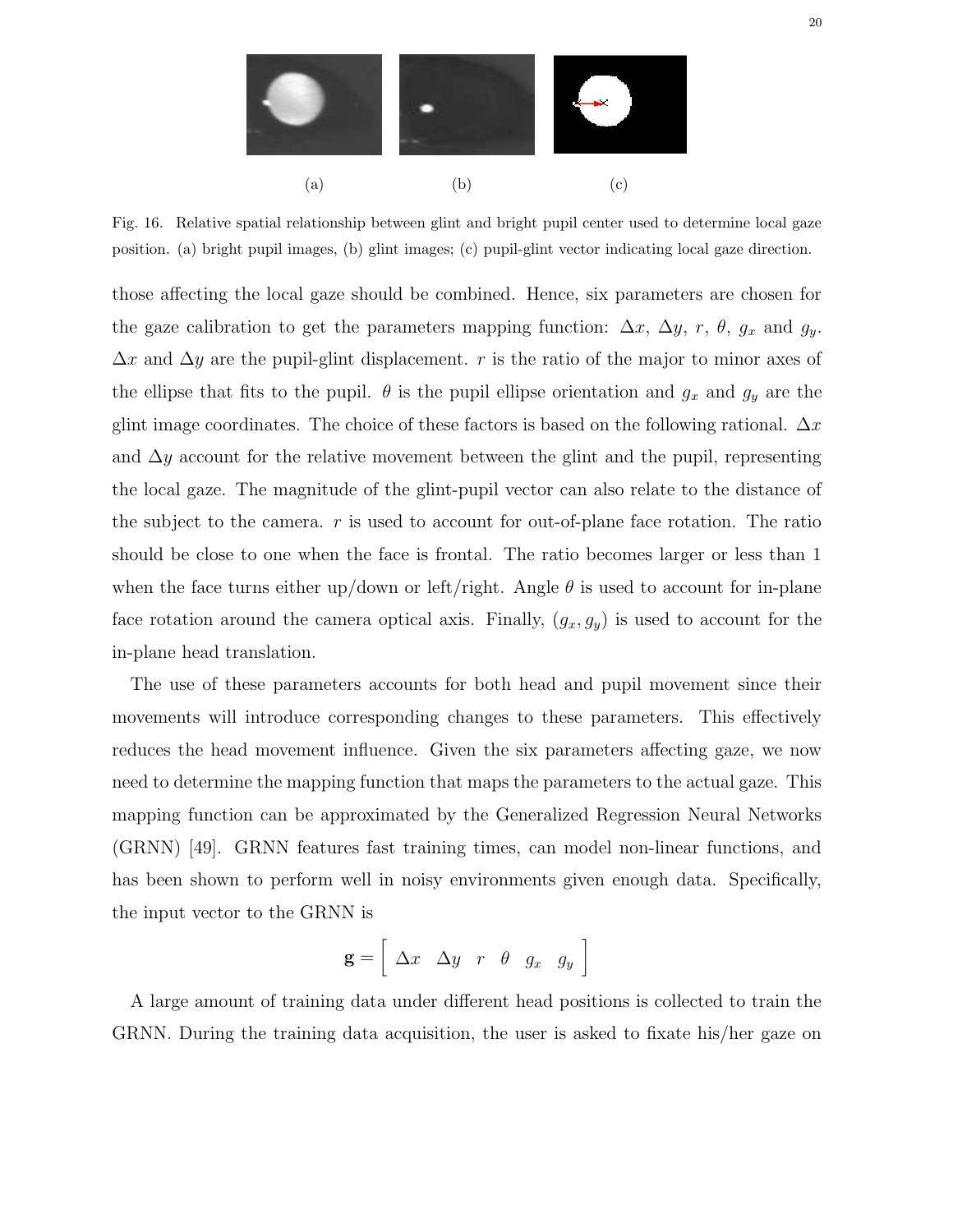#### TABLE I

Gaze classification results for the GRNN gaze classifier. An average of gaze classification accuracy of (96% accuracy) was achieved for 480 testing data not

| ground truth         | estimated result |                       |     |     | correctness |
|----------------------|------------------|-----------------------|-----|-----|-------------|
|                      |                  | (mapping target $#$ ) |     |     |             |
| $\text{(target }\#)$ | 1                | 2                     | 3   | 4   | rate $(\%)$ |
|                      | 114              |                       | 2   |     | 95          |
| 2                    | $\mathcal{O}$    | 117                   |     | 3   | 97.5        |
| 3                    | 2                | 3                     | 111 | 4   | 92.5        |
|                      |                  |                       |     | 120 | 100         |

included in the training data for the gaze classifier.

each predefined gaze region. After training, given an input vector, the GRNN can then approximate the user's actual gaze.

Experiments were conducted to study the performance of our gaze estimation technique. Table I shows some results. An average of gaze classification accuracy of (96% accuracy) was achieved for 480 testing data not included in the training data as shown in the confusion table I.

Given the gaze, we can compute a new fatigue parameter named *GAZEDIS*, which represents the gaze distribution over time to indicate the driver's fatigue or attention level. GAZEDIS measures the driver's situational awareness. Another fatigue parameter we compute is PERSAC, which is the percentage of saccade eye movement over time. Saccade eye movements represent the deliberate and conscious driver action to move eye from one to another place. It therefore can measure the degree of alertness. The value of PERSAC is very small for a person in fatigue. Figure 17 plots the PERSAC parameter over 30 seconds.

#### VI. Facial Expression Analysis

Besides eye and head movements, another visual cue that can potentially capture one's level of fatigue is his/her facial expression. In general, people tend to exhibit different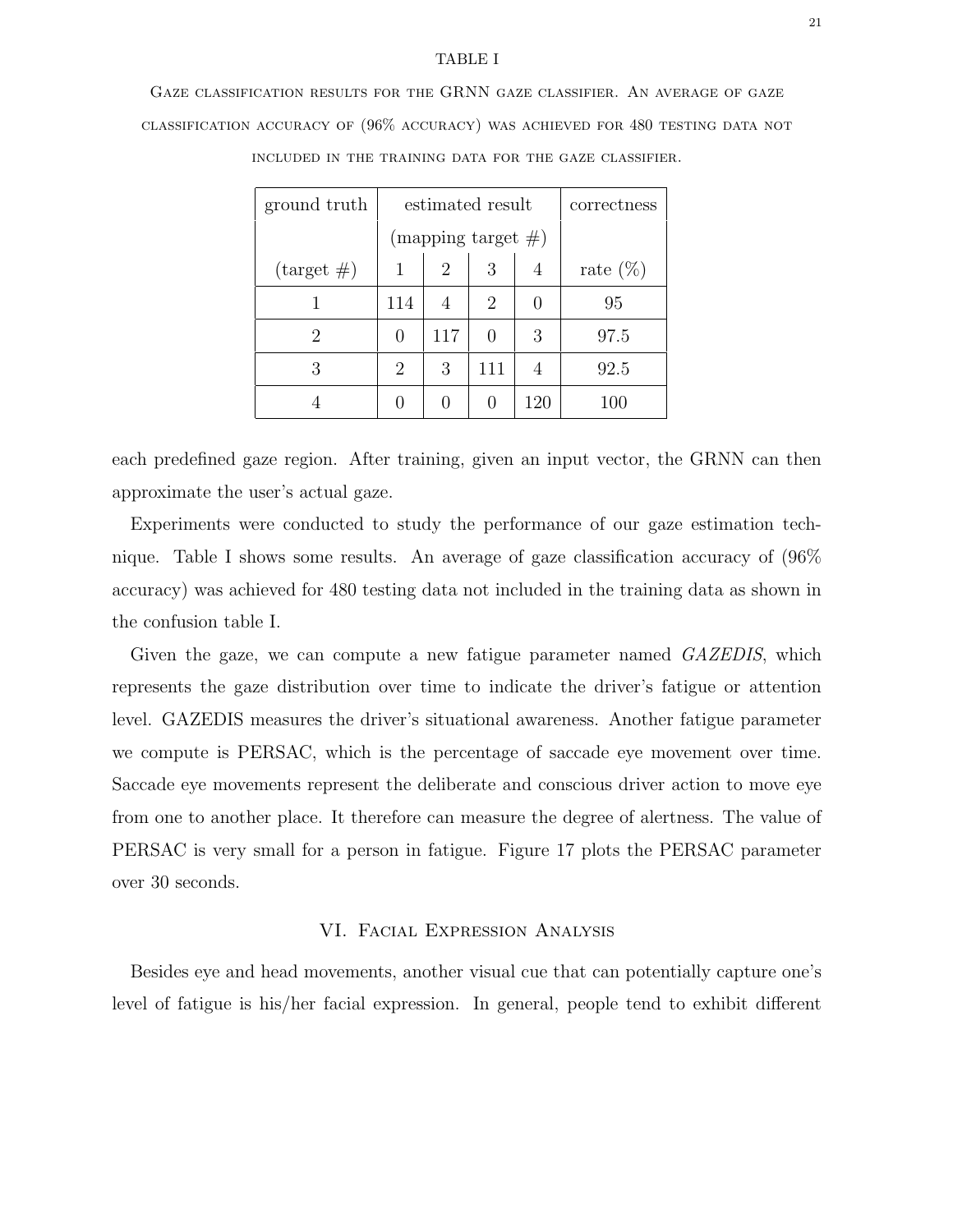

Fig. 17. Plot of PERSAC parameter over 30 seconds.

facial expressions under different levels of vigilance. The facial expression of a person in fatigue or in the onset of fatigue can usually be characterized by lagging facial muscles, expressionless, and frequent yawnings.

Our recent research has led to the development of a feature-based facial expression analysis algorithm. The facial features around eyes and mouth represent the most important spatial patterns composing the facial expression. Generally, these patterns with their changes in spatio-temporal spaces can be used to characterize facial expressions. For the fatigue detection application, in which there are only limited facial expressions, the facial features around eyes and mouth include enough information to capture these limited expressions. So in our research, we focus on the facial features around eyes and mouth. We use 22 fiducial features and three local graphs as the facial model (shown in Fig.18).

In our method, the multi-scale and multi-orientation Gabor wavelet is used to represent and detect each facial feature. For each pixel in the image, a set of Gabor coefficients in the complex form can be obtained by convolution with the designed Gabor kernels. These coefficients can be used to represent this pixel and its vicinity [50]. After training, these coefficients are subsequently used for facial feature detection.

After detecting each feature in the first frame, a Kalman Filter-based method with the eye constraints is proposed to track them. The Kalman filter is used to predict the current feature positions from the previous locations. It puts a smooth constraint on the motion of each feature. The eye positions from our eye tracker provide a strong and reliable information that gives where a rough location of face is and how the head moves between two consecutive frames. By combining the head motion information inferred from the detected eyes with the predicted locations from the Kalman Filtering, we can obtain a very accurate and robust prediction of feature locations in the current frame, even under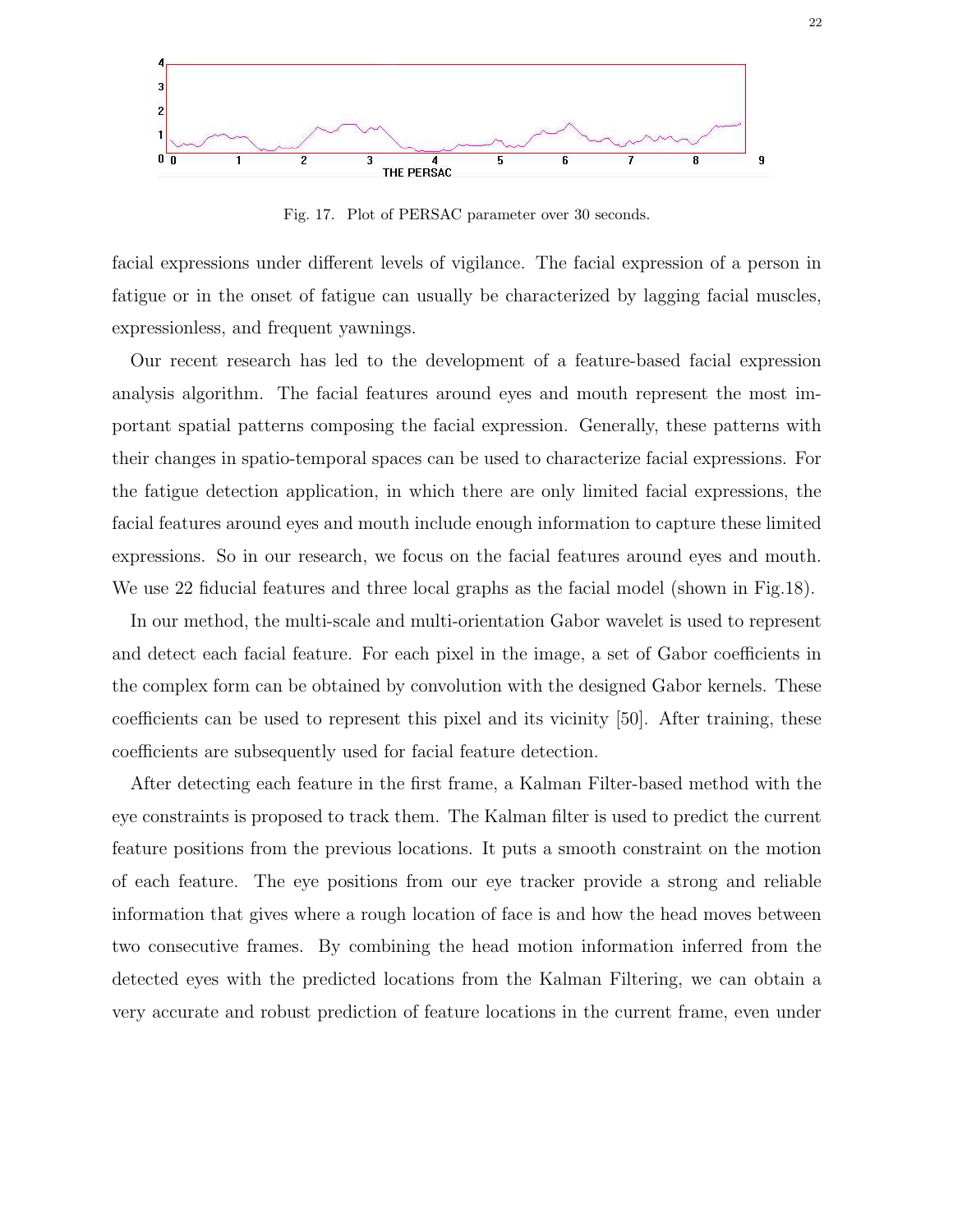

Fig. 18. The facial features and local graphs

rapid head movement. The detected features and their spatial connections are used to characterize facial expressions. Details can be found in [51].

A series of experiments are conducted in [51] , and good results are achieved under large head movements, self-occlusion and different facial expressions. Figure 19 shows the results of a typical sequence of a person in fatigue. It consists of blended facial expressions. The person in the scene yawned from the neutral state, then moved the head rapidly from the frontal view to the large side view and back to the other direction, raised the head up and finally returned to the neutral state. During the head movements, the facial expression changes dramatically.

For now, we focus on monitoring mouth movement to detect yawning. A yawning is detected if the features around mouth significantly deviate from its closed configuration, especially in vertical direction. There are 8 tracked facial features around the mouth as shown in Figure 20. Also, as shown in Figure 20, the height of the mouth is represented by the distance between the upper-lip and the lower-lip, and the width of the mouth is represented by the distance between the left and right mouth corners. The degree of mouth opening is characterized by the shape of mouth. Therefore, the openness of the mouth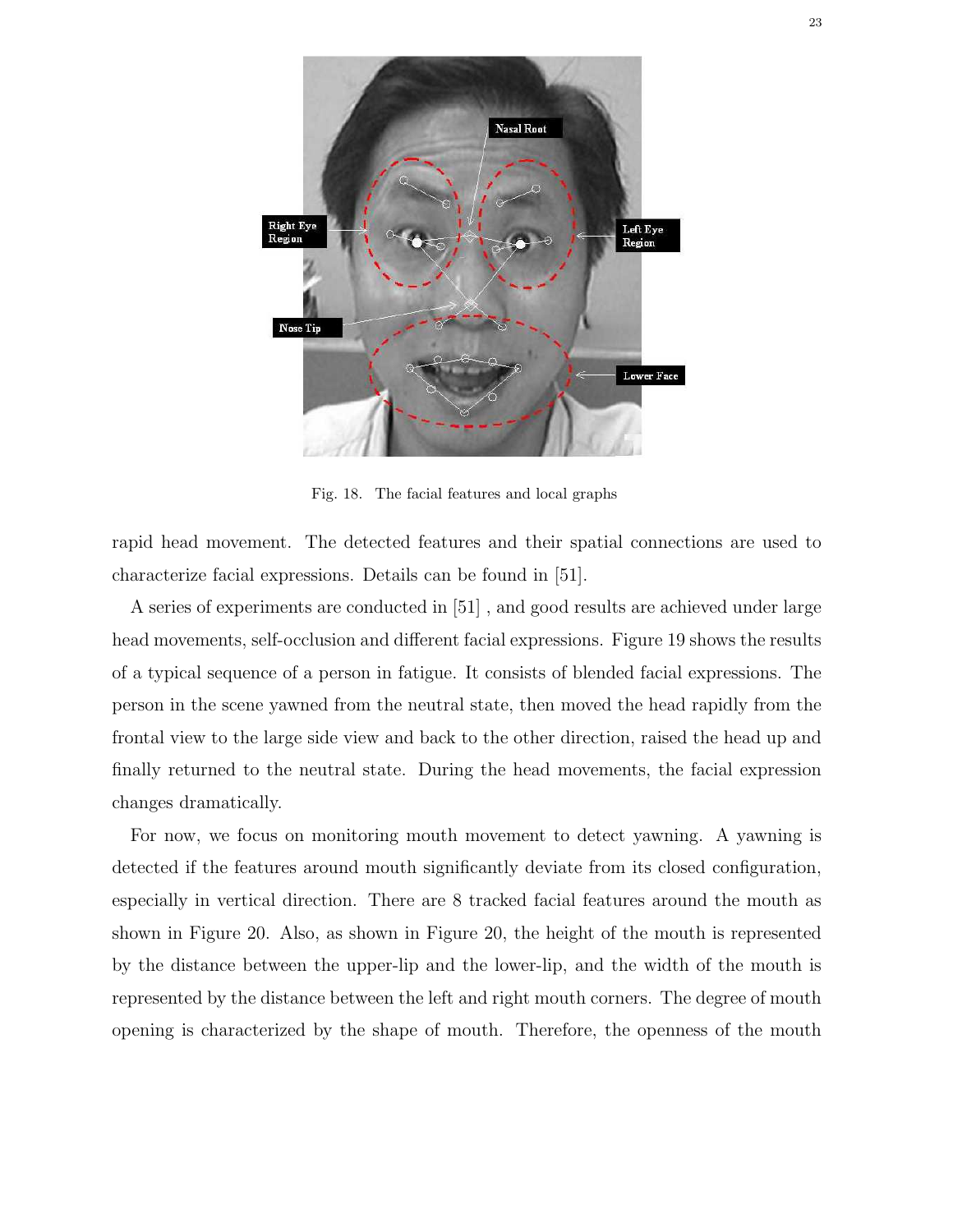

Fig. 19. Tracked facial features and local graphes.

can be represented by the ratio of mouth height and width.



Fig. 20. The facial features to be tracked around the mouth and the mouth width and height used to represent the openness of the mouth.

We develop a new measure of facial expression, YawnFreq, which computes the occurrence frequency of yawning over time. Figure 21 shows the plot of YawnFreq over time, and a yawning is represented by an up-and-down bump.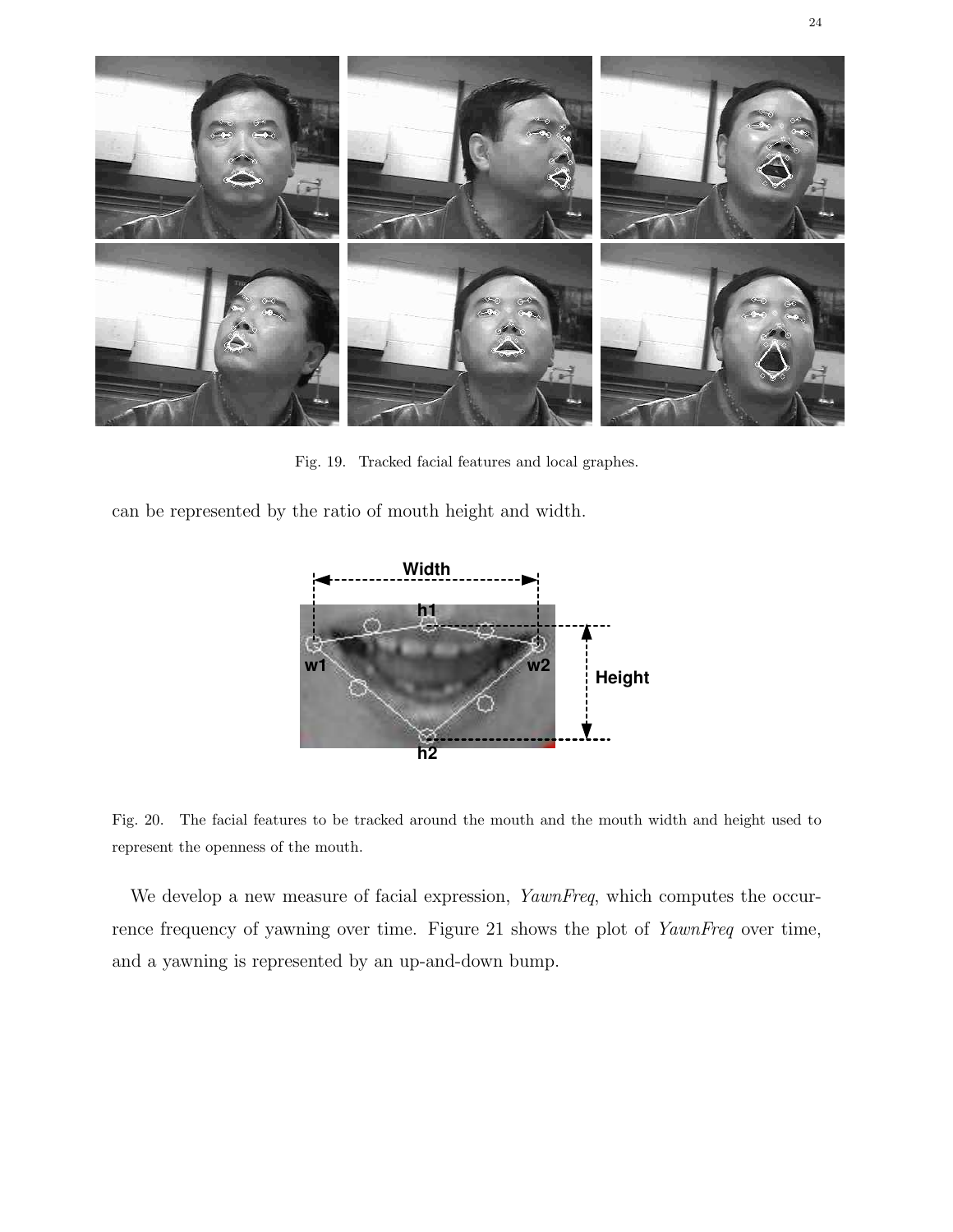

Fig. 21. The plot of the openness of the mouth over time. The bumps  $A, B, C, D, E, F$  are the detected yawns.

# VII. Fatigue Modeling Using Bayesian Networks

As we discussed above, human fatigue generation is a very complicated process. Several uncertainties may be present in this process. First, fatigue is not observable and it can only be inferred from the available information. In fact, fatigue can be regarded as the result of many contextual variables such as working environments, health and sleep history. Also, it is the cause of many symptoms, e.g. the visual cues, such as irregular eyelid movements, yawning and frequent head tilts. Second, human's visual characteristics vary significantly with age, height, health and shape of face. To effectively monitor fatigue, a system that integrates evidences from multiple sources into one representative format is needed. Naturally, a Bayesian Networks (BN) model is the best option to deal with such an issue.

A BN provides a mechanism for graphical representation of uncertain knowledge and for inferring high level activities from the observed data. Specifically, a BN consists of nodes and arcs connected together forming a directed acyclic graph (DAG) [52]. Each node can be viewed as a domain variable that can take a set of discrete values or a continuous value. An arc represents a probabilistic dependency between the parent node and the child node.

The main purpose of a BN model is to infer the unobserved events from the observed or contextual data. So, the first step in BN modeling is to identify those hypothesis events and group them into a set of mutually exclusive events to form the target hypothesis variable. The second step is to identify the observable data that may reveal something about the hypothesis variable and then group them into information variables. There are also other hidden states which are needed to link the high level hypothesis node with the low level information nodes. For fatigue modeling, fatigue is obviously the target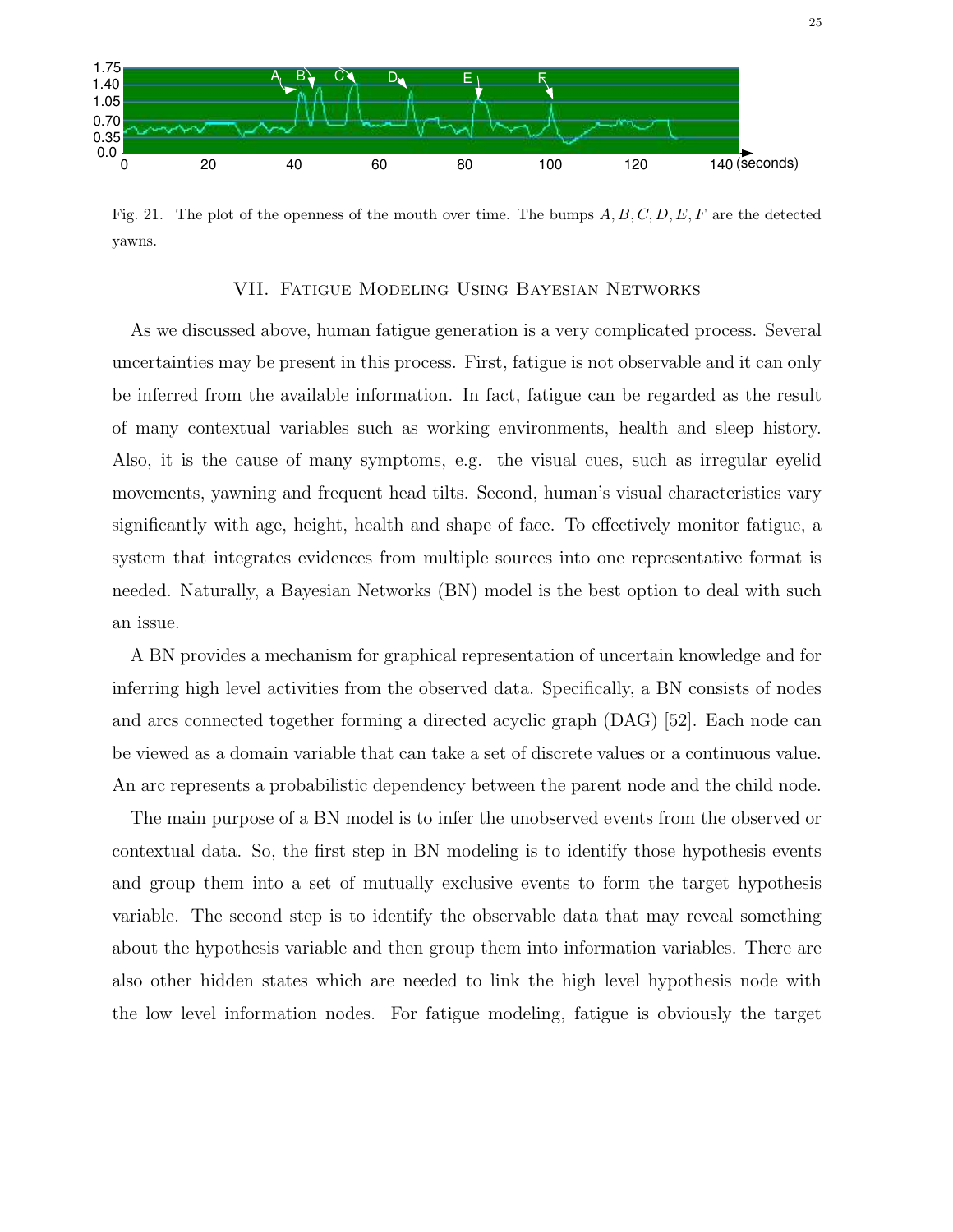hypothesis variable that we intend to infer. While other contextual factors, which could cause fatigue, and visual cues, which are symptoms of fatigue, are information variables. Among many factors that can cause fatigue, the most significant ones are sleep history, circadian, work condition, work environment, and physical condition. The most profound factors that characterize work environment are temperature, weather and noise; the most significant factors that characterize physical condition are age and sleep disorders; the significant factors characterizing circadian are time of day and time zone change; the factors affecting work conditions include workload and type of work. Furthermore, factors affecting sleep quality include sleep environment and sleep time. The sleep environment includes random noise, background light, heat and humidity.

The vision system discussed in previous sections can compute several visual fatigue parameters. They include PERCLOS & ACSE for eyelid movement, NodFreq for head movement, GAZEDIS and PERSAC for gaze movement, and YawnFreq for facial expression. Putting all these factors together, the BN model for fatigue is constructed as shown in Fig.22. The target node is fatigue. The nodes above the target node represent various major factors that could lead to one's fatigue. They are collectively referred to as contextual information. The nodes below the target node represent visual observations from the output of our computer vision system. These nodes are collectively referred to as observation nodes.

# A. Construction of Conditional Probability Table (CPT)

Before using the BN for fatigue inference, the network needs to be parameterized. This requires specifying the prior probability for the root nodes and the conditional probabilities for the links. Usually, probability is obtained from statistical analysis of a large amount of training data. For this research, training data come from three different sources. First, we obtain some training data from the human subjects study we conducted. These data are used to train the lower part of the BN fatigue model. Second, several large-scale subjective surveys [1], [53], [54], [55] provide additional such data. Despite the subjectivity with these data, we use them to help parameterize our fatigue model. They were primarily used to train the upper part of the fatigue model. Since these surveys were not designed for the parameterizations of our BN model, not all needed probabilities are available and some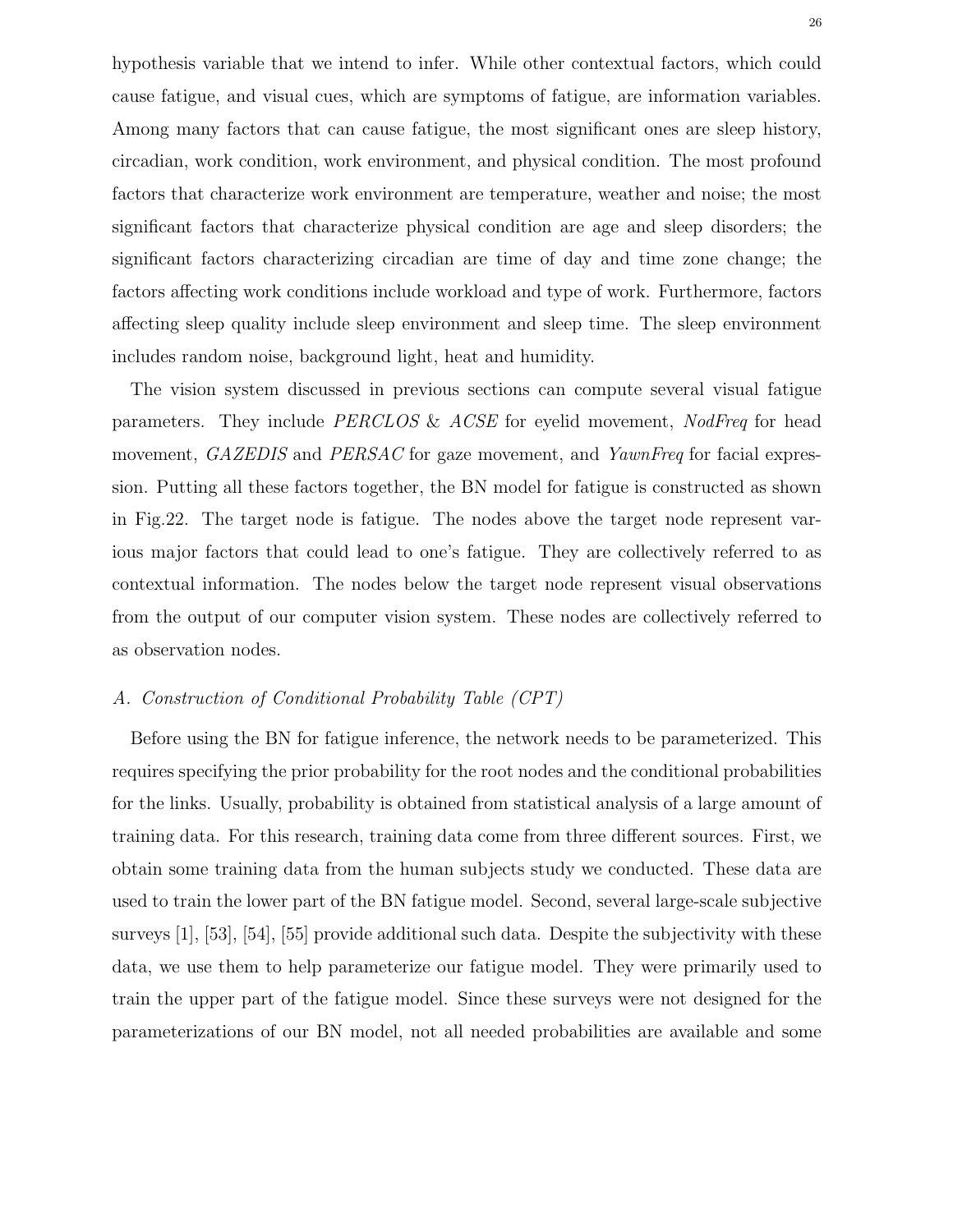

Fig. 22. Bayesian Network model for monitoring human fatigue

conditional probabilities are therefore inferred from the available data using the so-called noisy or principle [56]. Third, still some prior or conditional probabilities are lacking in our model, they are obtained by subjective estimation methods [56]. With the methods discussed above, all the prior and conditional probabilities in our BN model are obtained, part of which are summarized in Table II.

# B. Fatigue Inference

Given the parameterized model, fatigue inference can then commence upon the arrival of visual evidences via belief propagation. MSBNX software [57] is used to perform the inference and both top-down and bottom-up belief propagations are performed. Here we use some typical combination of evidences and their results are summarized in Table III.

From Table III, we can see that the prior probability of fatigue (e.g. when there is not any evidence) is about  $0.5755$  (ref#1). The observation of single visual evidence does not usually provide conclusive finding since the estimated fatigue probability is less than the critical value 0.95 (ref#2 and ref#3). Even when PERCLOS is instantiated, the fatigue probability reaches 0.8639, which is still below the threshold 0.95. This indicates that one visual cue is not sufficient to conclude if the person is fatigued. On the other hand,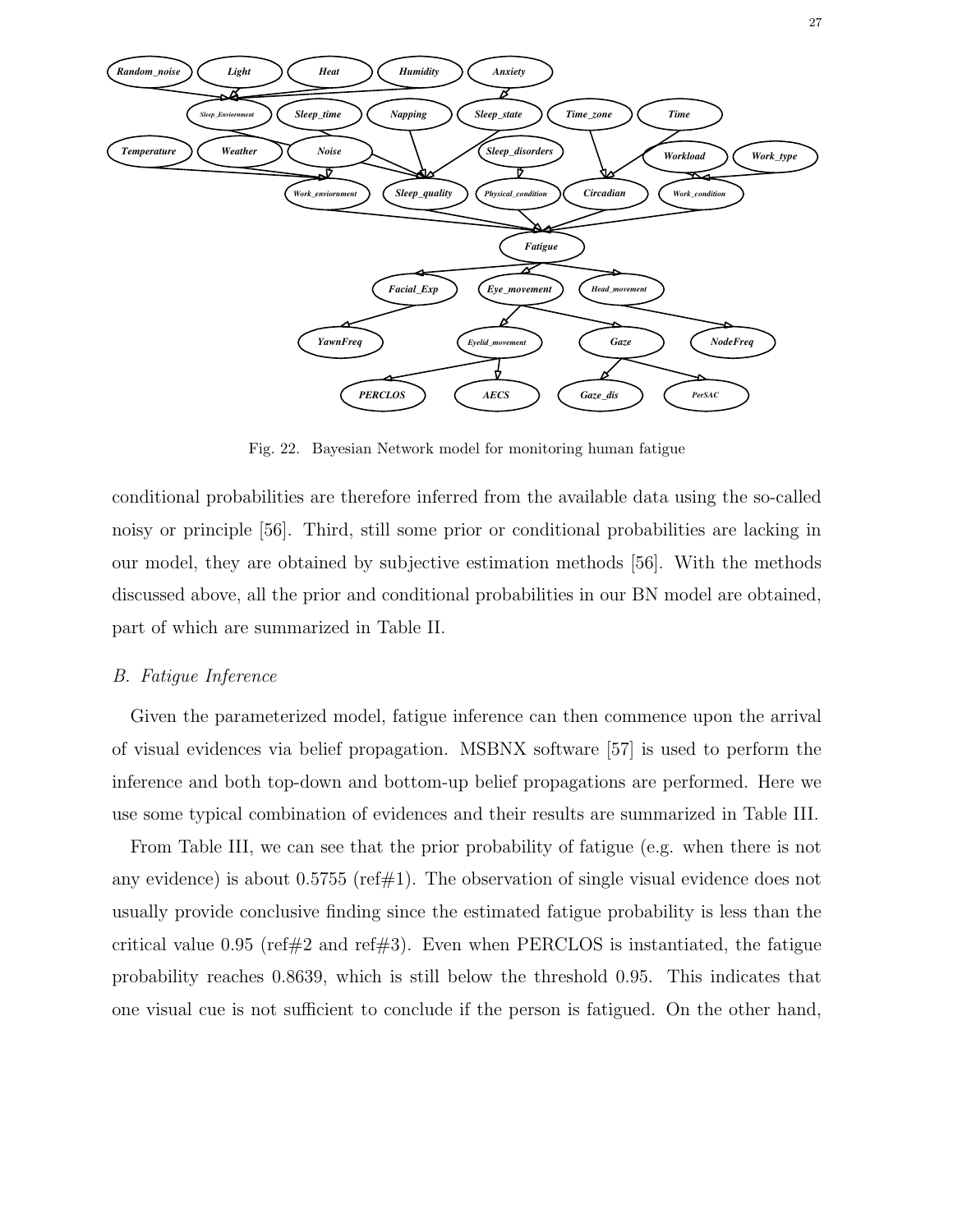# TABLE II

## PRIOR PROBABILITY TABLE

| <b>Nodes</b>   | State                | Probability | <b>Notes</b>                          |  |
|----------------|----------------------|-------------|---------------------------------------|--|
| Random noise   | yes                  | 0.15        | average of $[1]$<br>[53]              |  |
|                | no                   | 0.85        |                                       |  |
| Light<br>on    |                      | 0.13        | average of $[1]$<br>[53]              |  |
|                | off                  | 0.87        |                                       |  |
| Heat           | high                 | 0.24        | average of $[1]$<br>[53]              |  |
|                | normal               | 0.76        |                                       |  |
| Humidity       | high                 | 0.19        | average of $[1]$<br>$\left[53\right]$ |  |
|                | normal               | 0.81        |                                       |  |
| Sleep_time     | sufficient( $> 6h$ ) | 0.90        | $[53]$                                |  |
|                | loss(< 6h)           | 0.1         |                                       |  |
| Napping        | $>30min$ .           | 0.22        | $[53]$                                |  |
|                | N <sub>o</sub>       | 0.78        |                                       |  |
| Anxiety        | yes                  | 0.28        | average of $[1]$<br>[53]              |  |
|                | no                   | 0.72        |                                       |  |
| Sleep_disorder | yes                  | 0.08        | average of $[1]$<br>$\left[53\right]$ |  |
|                | no                   | 0.92        |                                       |  |
| Workload       | heavy                |             | $[53]$                                |  |
|                | normal               | 0.85        |                                       |  |
| Time           | drowsy_time          | 0.26        | $[1]$                                 |  |
|                | Active_time          | 0.74        |                                       |  |
| Time zone      | changed              | 0.17        | $[1]$                                 |  |
|                | no                   | 0.83        |                                       |  |
| Temperature    | high                 | 0.15        | average of $[1]$<br>[53]              |  |
|                | normal               | 0.85        |                                       |  |
| Weather        | abnormal             | 0.10        | average of $[1]$<br>[53]              |  |
|                | normal               | $0.90\,$    |                                       |  |
| Noise          | high                 | $0.15\,$    | average of $[1]$ $[53]$               |  |
|                | normal               | 0.85        |                                       |  |
| Work_type      | tedious              | $\rm 0.2$   | average of $[1]$ $[53]$               |  |
|                | normal               | $0.8\,$     |                                       |  |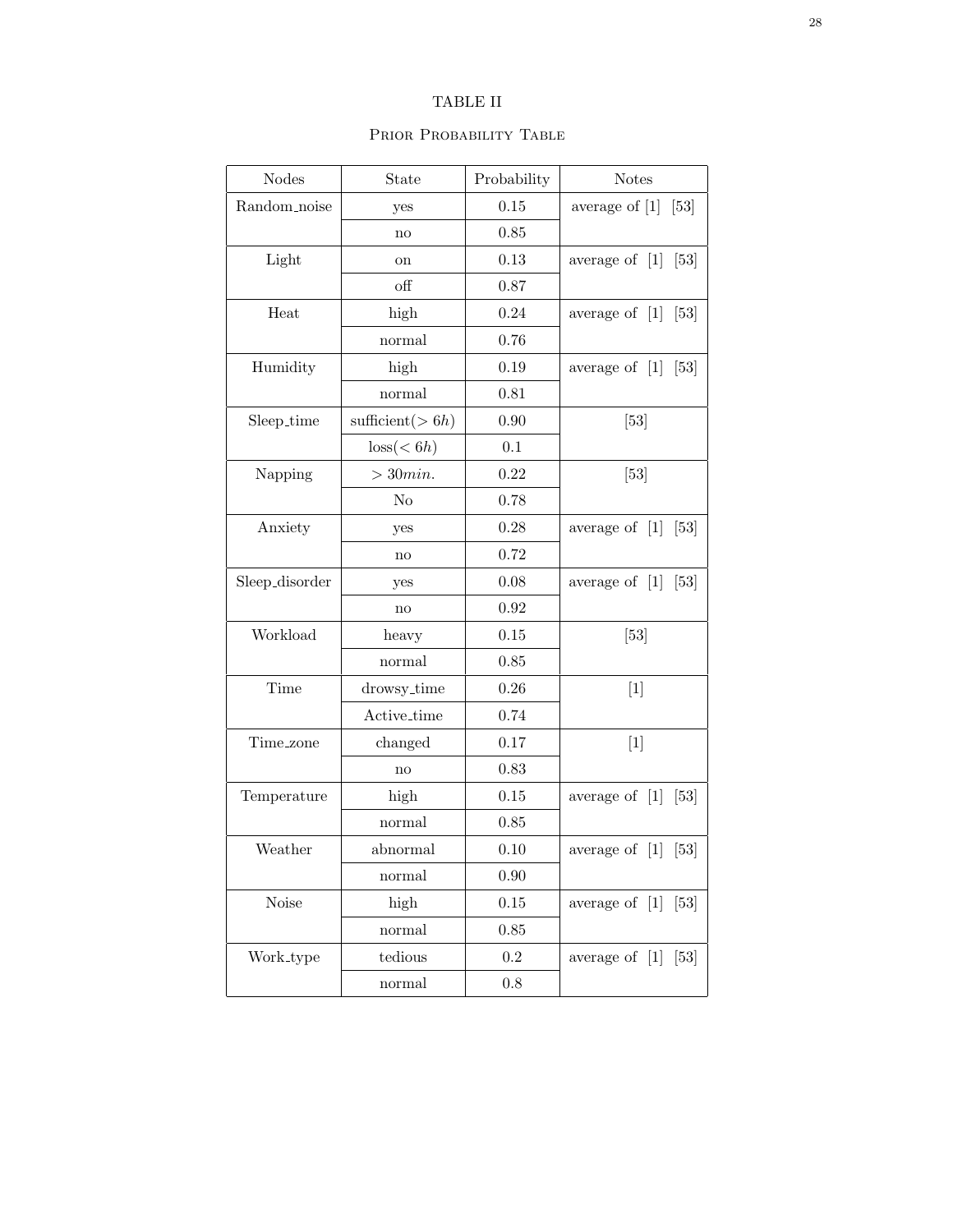#### TABLE III

| Ref. No.       | Evidences Instantiated     | Fatigue Probability |
|----------------|----------------------------|---------------------|
| $\mathbf{1}$   | No any evidence            | 0.5755              |
| $\mathfrak{D}$ | YawnFreq (high)            | 0.8204              |
| 3              | PERCLOS (high)             | 0.8639              |
| 4              | AECS (slow),               | 0.9545              |
|                | Sleep time (insufficient), |                     |
|                | Time (drowsy time)         |                     |
| 5              | YawnFreq (high),           | 0.9552              |
|                | $AECS({slow})$             |                     |
| 6              | Sleep time (insufficient), | 0.8363              |
|                | Time (drowsy time),        |                     |
|                | Temperature (high)         |                     |

The inference results of fatigue Bayesian network model

when combined with some contextual evidences, any visual parameter can lead to a high fatigue probability (ref#4). This demonstrates the importance of contextual information. The simultaneous observation of abnormal values for two visual parameters (ref#5) such as NodeFreq and PerSAC can lead to a fatigue probability higher than 0.95. This makes sense since they quantify fatigue from two different perspectives: one is gaze and the other is head movement. Any simultaneous observation of abnormal values of three or more visual parameters guarantees that the estimated fatigue probability exceeds the critical value. The simultaneous presence of several contextual evidences only leads to a high probability of fatigue, even in the absence of any visual evidence. These inference results, though preliminary and synthetic, demonstrate the utility of the proposed framework for predicting and modelling fatigue.

# C. Interfacing with the Vision System

To perform real-time driver's fatigue monitoring, the visual module and the fusion module must be combined via an interface program such that the output of the vision system can be used by the fusion module to update its belief in fatigue in real time. Such an interface has been built. Basically, the interface program periodically (every 0.03 second)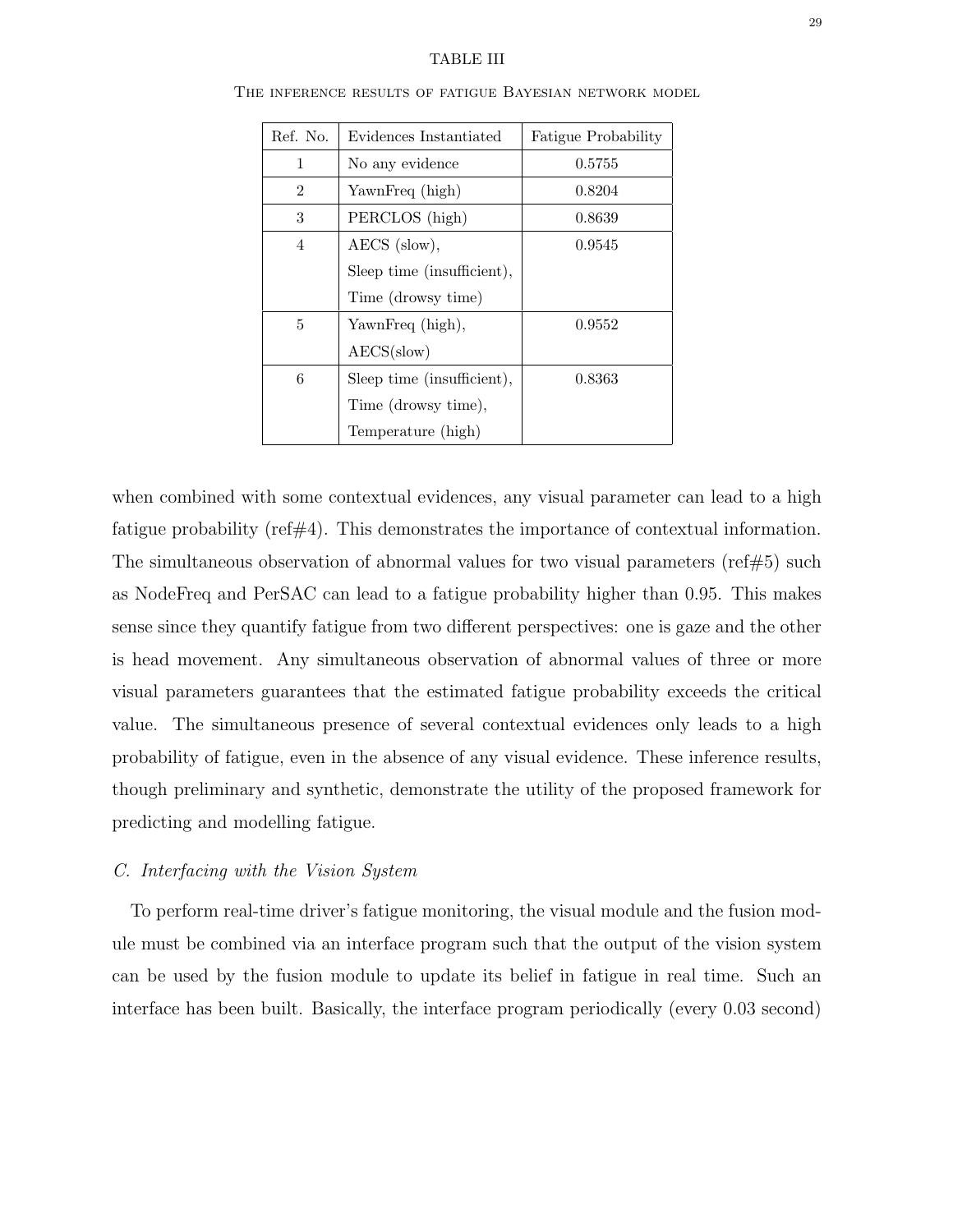examines the output of the vision module to detect any output change. If a change is detected, the interface program instantiates the corresponding observation nodes in the fusion module, which then activates its inference engine. The interface program then displays the inference result, plus current time as shown in Fig. 23. Besides displaying current fatigue level, the interface program also issues a warning beep when the fatigue level reaches a critical level.



Fig. 23. The visual interface program panel. It displays the composite fatigue score over time.

# VIII. System Validation

The last part of this research is to experimentally and scientifically demonstrate the validity of the computed fatigue parameters as well as the composite fatigue index. The validation consists of two parts. The first part involves the validation of the measurement accuracies of our computer vision techniques, and the second part studies the validity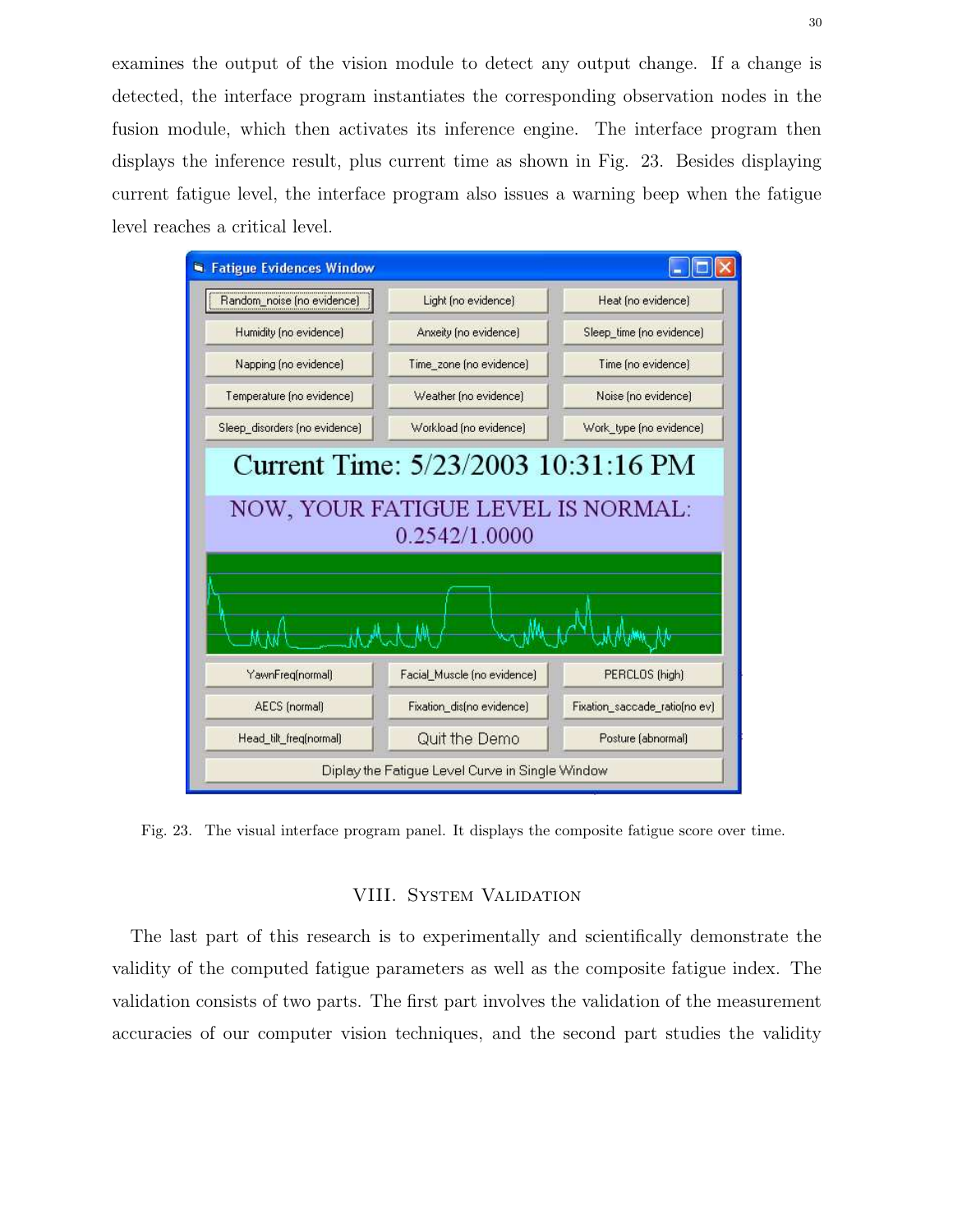of the fatigue parameters and the composite fatigue index that our system computes in characterizing fatigue.

# A. Validation of the Measurement Accuracy

We present results to quantitatively characterize the measurement accuracies of our computer vision techniques in measuring eyelid movement, gaze, face pose and facial expressions. The measurements from our system are compared with those obtained either manually or using conventional instruments.

This section summarizes the eye detection and tracking accuracy of our eye tracker. For this study, we randomly selected an image sequence that contains 13, 620 frames, and manually identified the eyes in each frame. The manually labelled data serves as the ground-truth data, and they are compared with the eye detection results from our eye tracker. The study shows that our eye tracker is quite accurate, with a false alarm rate of 0.05% and a misdetection rate of 4.2%.

Further, we studied the positional accuracy of the detected eyes as well as the accuracy of the estimated pupil size (pupil axes ratio). The ground-truth data are produced by manually determining the locations of the eyes in each frame as well as the size of the pupil. The study shows that the detected eye positions match very well with manually detected eye positions, with a RMS position errors of 1.09 and 0.68 pixels for x and y coordinates respectively. The estimated size of pupil has an average RMS error of 0.0812.

Finally, we study the accuracy of the estimated face pose. To do so, we use a headmount head tracker that tracks head movements. The output of the head-mount head tracker is used as the ground-truth. Quantitatively, the RMS errors for the pan and tilt angles are 1.92 degrees and 1.97 degrees respectively. This experiment demonstrates that our face pose estimation technique is sufficiently accurate.

# B. Validation of Fatigue Parameters and the Composite Fatigue Score

To study the validity of the proposed fatigue parameters and that of the composite fatigue index, we performed a human subject study. The study included a total of 8 subjects. Two test bouts were performed for each subject. The first test was done when they first arrived in the lab at 9 pm and when they were fully alert. The second test was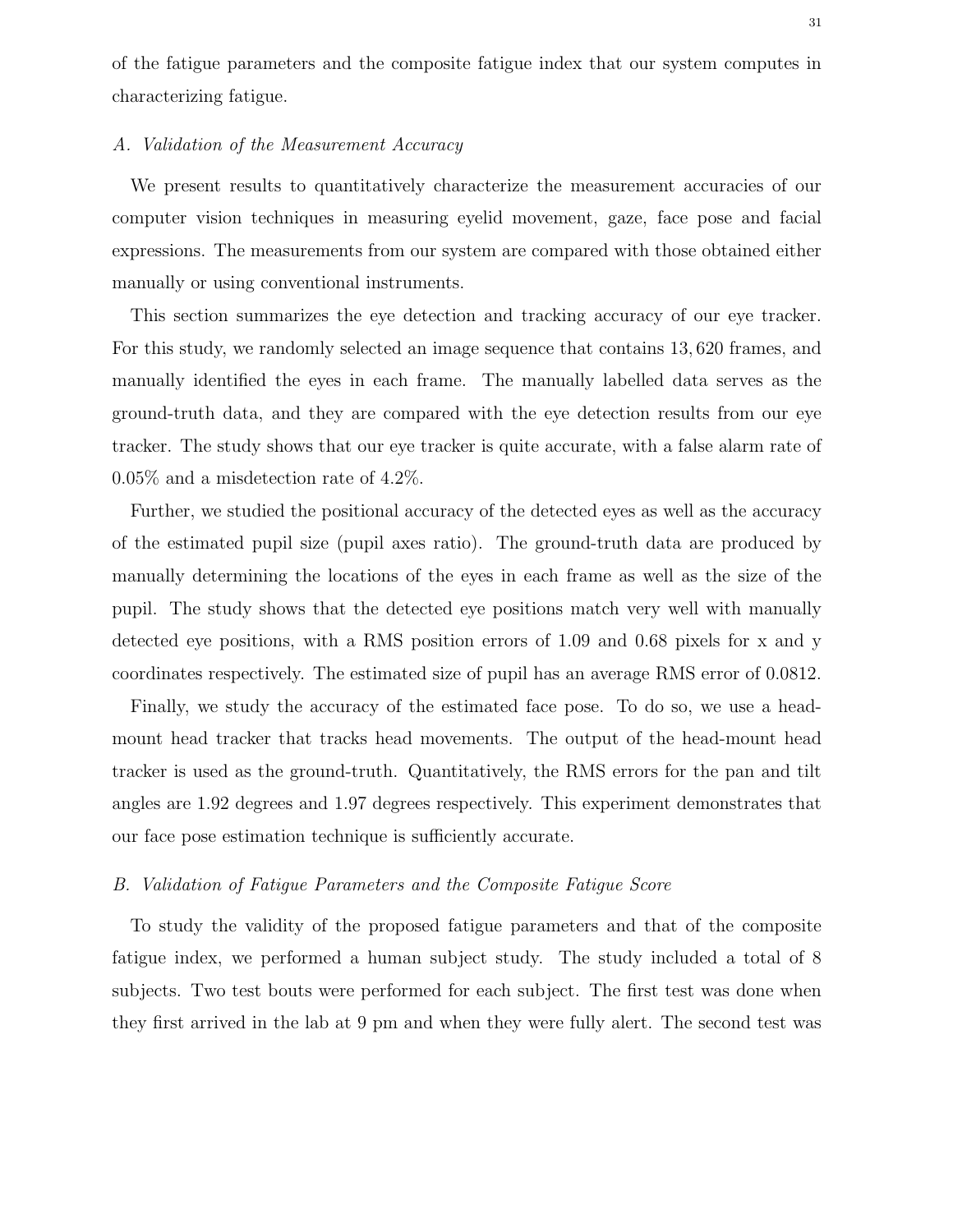performed about 12 hours later early in morning about 7 am the following day, after the subjects have been deprived of sleep for a total of 25 hours.

During the study, the subjects are asked to perform a TOVA (Test of Variables of Attention) test. The TOVA test consists of a 20-minute psychomotor test, which requires the subject to sustain attention and respond to a randomly appearing light on a computer screen by pressing a button. TOVA test was selected as the validation criterion because driving is primarily a vigilance task requiring psychomotor reactions, and psychomotor vigilance. The response time is used as a metric to quantify the subject's performance.

Figure 24 plots the average response times versus average PERCLOS measurements. The figure clearly shows the approximate linear correlation between PERCLOS and the TOVA response time. This experiment demonstrates the validity of PERCLOS in quantifying vigilance, as characterized by TOVA response time.



Fig. 24. PERCLOS versus TOVA response time. The two parameters are clearly correlated almost linearly. A larger PERCLOS measurement corresponds to a longer reaction time.

In addition, we want to demonstrate the correlation between PERCLOS and fatigue. For this, we compared the PERCLOS measurements for two bouts for the same individual. The comparison is shown in Figure 25, where it is clear that the PERCLOS measurements for the night bout (when the subject is alert) is significantly lower than the morning bout (subject is fatigued). This not only proves the validity of PERCLOS to characterize fatigue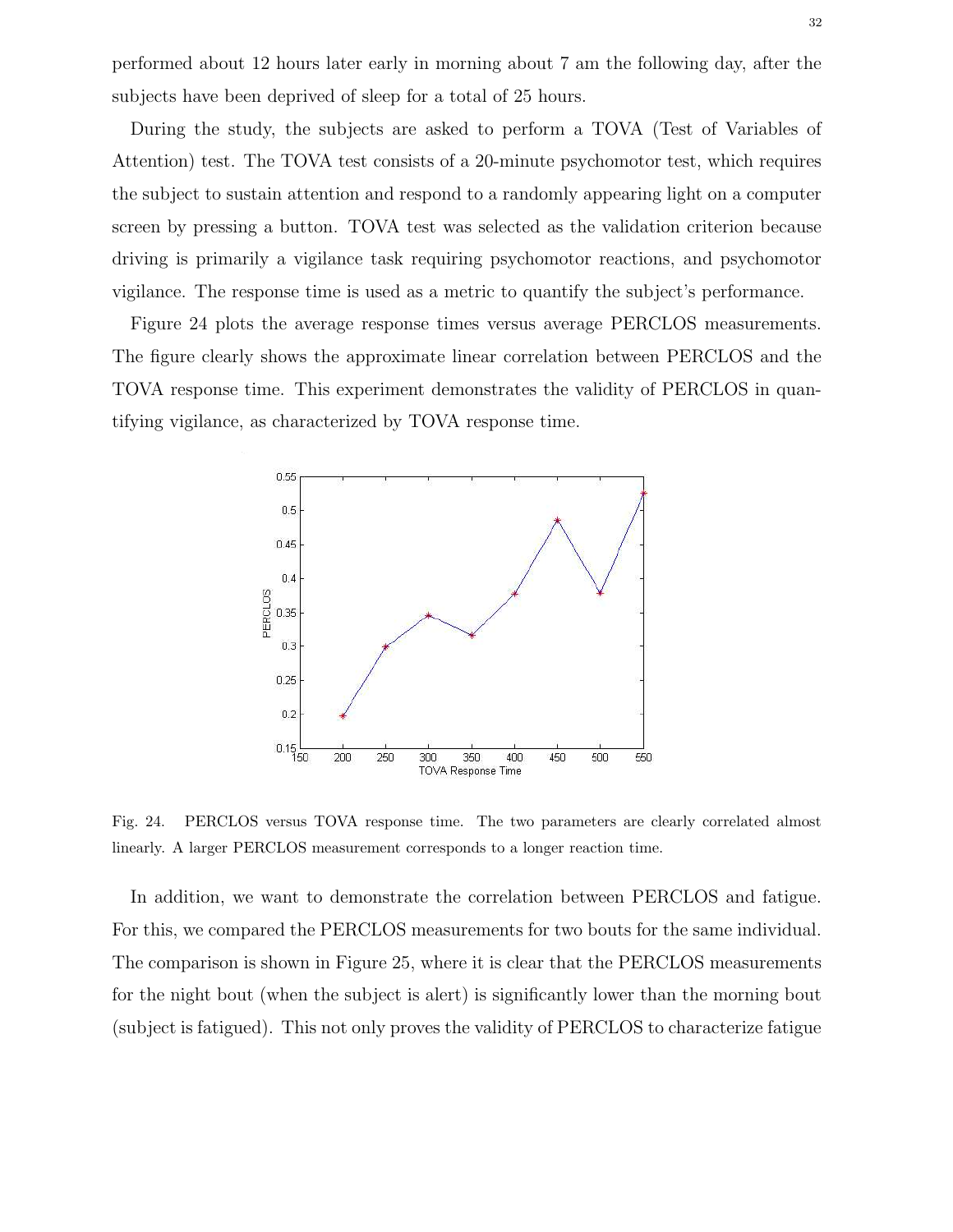but also proves the accuracy of our system in measuring PERCLOS. Similar results were obtained for other visual fatigue parameters we proposed.



Fig. 25. PERCLOS measurements for evening (blue) and morning (red) bouts.

We also study the validity of the composite fatigue index our fatigue monitor computes. Figure 26 plots the TOVA performance versus the composite fatigue score. It clearly shows that the composite fatigue score (based on combining different fatigue parameters) highly correlates with the subject's response time.



Fig. 26. The estimated composite fatigue index (blue) versus the normalized TOVA response time. The two curves track each other well.

It is clear that the two curves' fluctuations match well, proving their correlation and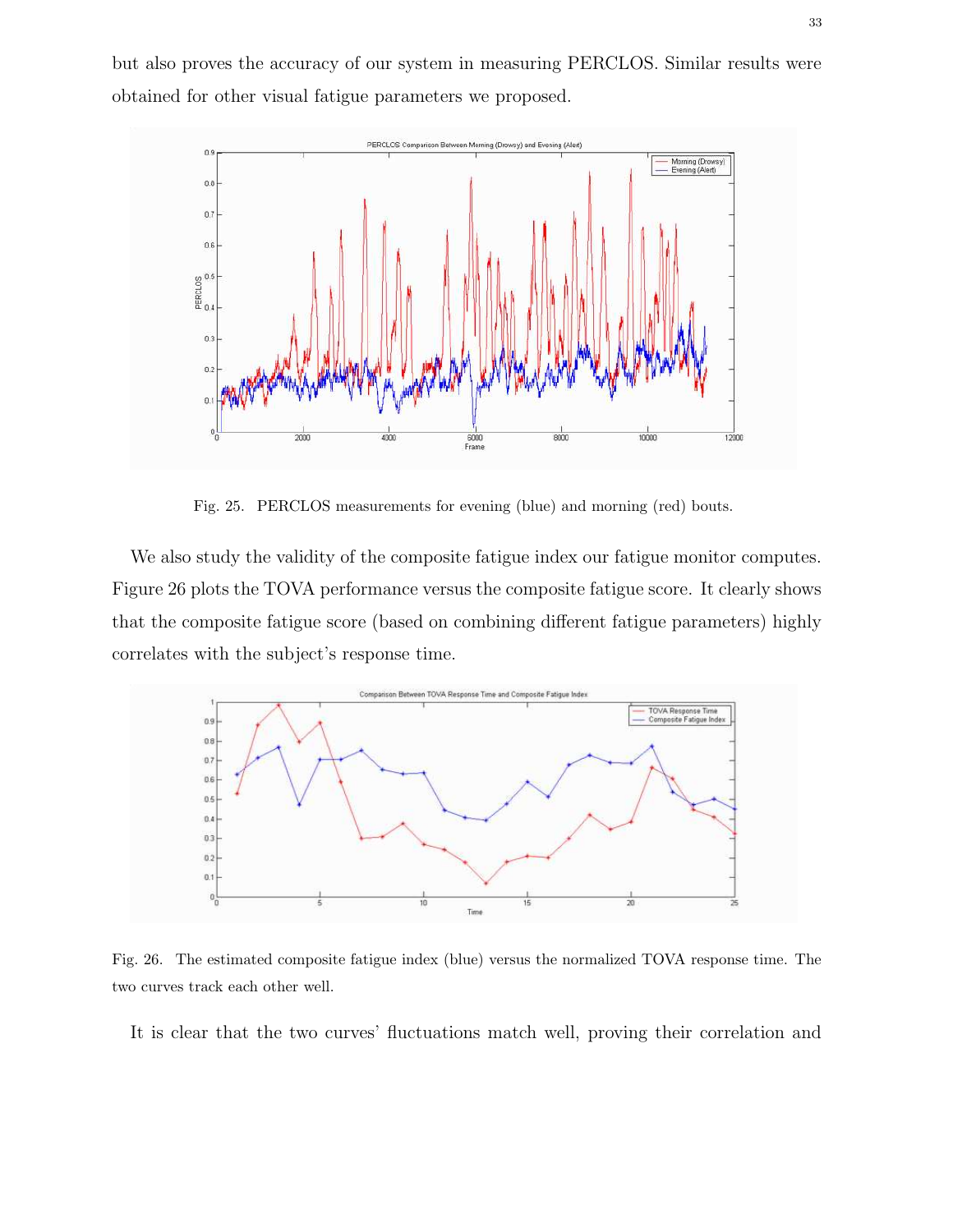co-variation, therefore proving the validity of the composite fatigue score in quantifying performance.

# IX. CONCLUSION

Through research presented in this paper, we developed an non-intrusive prototype computer vision system for real-time monitoring a driver's vigilance. First, the necessary hardware and imaging algorithms are developed to simultaneously extract multiple visual cues that typically characterize a person's level of fatigue. Then, a probabilistic framework is built to model fatigue, which will systematically combine different visual cues and the relevant contextual information to produce a robust and consistent fatigue index.

These visual cues include eyelid movement, gaze, head movement, and facial expression. The main components of the system consist of a hardware system for real time acquisition of video images of the driver and various computer vision algorithms and their software implementations for real time eye tracking, eyelid movement parameters computation, eye gaze estimation, face pose discrimination and facial expression analysis. To effectively monitor fatigue, a BN model for fatigue is constructed to integrate these visual cues and relevant contextual information into one representative format.

Experiment studies in a real life environment with subjects of different ethnic backgrounds, different genders and ages were scientifically conducted to validate the fatigue monitoring system. The validation consists of two parts. The first part involves the validation of the measurement accuracy of our computer vision techniques, and the second part studies the validity of the fatigue parameters we compute in characterizing fatigue. Experiment results show that our fatigue monitor system is reasonably robust, reliable and accurate in characterizing human fatigue. It represents state of the art in real time on-line and non-intrusive fatigue monitoring.

#### **REFERENCES**

- [1] M. R. Rosekind, E. L. Co, K. B. Gregory, and D. L. Miller, "Crew factors in flight operations xiii: A survey of fatigue factors in corporate/executive aviation operations," National Aeronautics and Space Administration, Ames Research Center Moffett Field, California 94035, NASA/TM-2000-209610, 2000.
- [2] H. Saito, T. Ishiwaka, M. Sakata, and S. Okabayashi, "Applications of driver's line of sight to automobileswhat can driver's eye tell," Proceedings of 1994 Vehicle navigation and information systems conference, Yokohama, Japan, Aug. 1994, pp. 21–26, 1994.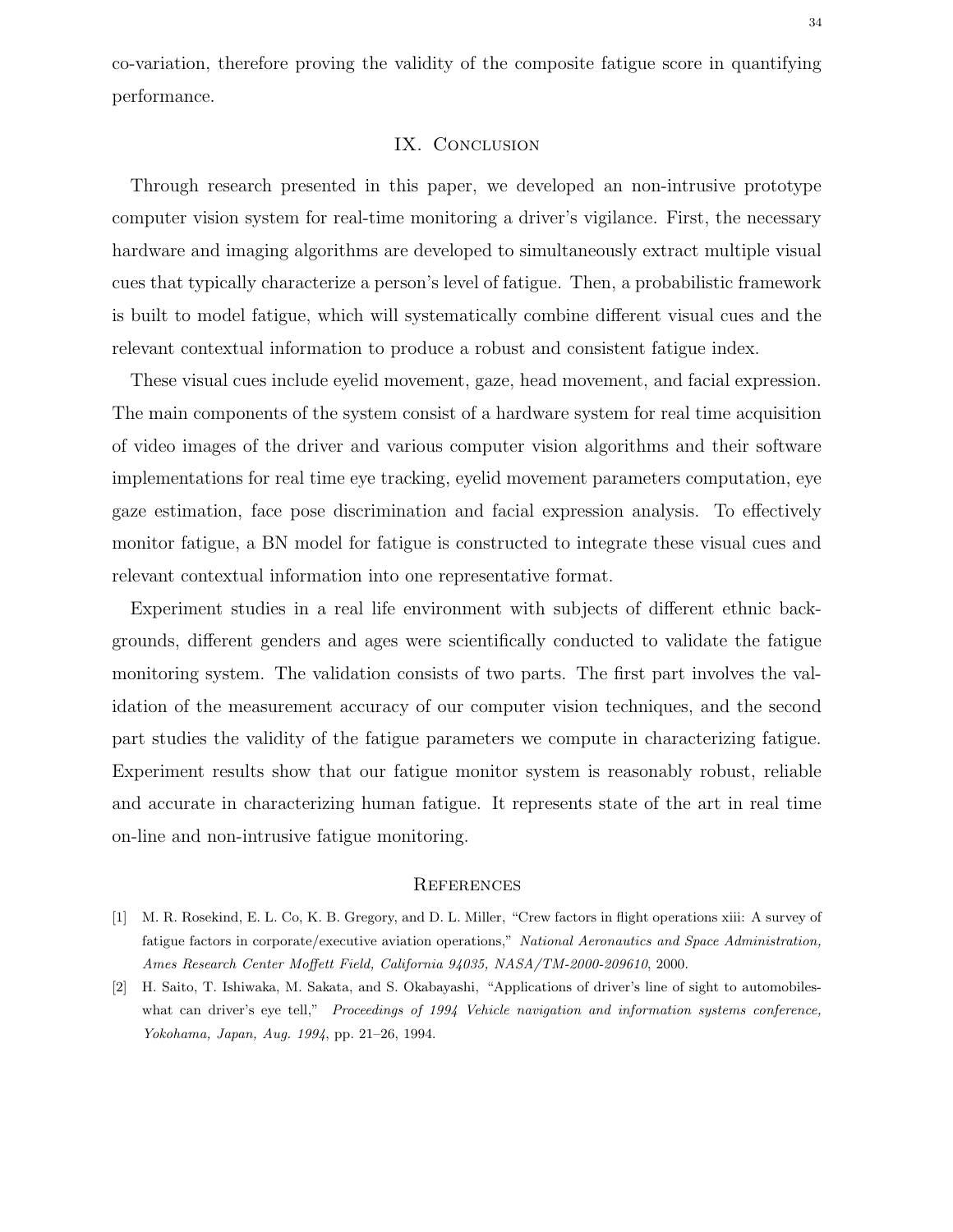- [3] H. Ueno, M. Kaneda, and M. Tsukino, "Development of drowsiness detection system," Proceedings of 1994 Vehicle navigation and information systems conference, Yokohama, Japan, Aug. 1994, pp. 15–20, 1994.
- [4] S. Boverie, J. M. Leqellec, and A. Hirl, "Intelligent systems for video monitoring of vehicle cockpit," 1998 International congress and exposition ITS: Advanced controls and vehicle navigation systems, pp. 1–5, 1998.
- [5] M. Kaneda et al, "Development of a drowsiness warning system," 11th international conference on enhanced safety of vehicle, Munuch, 1994, 1994.
- [6] Reiner Onken, "Daisy, an adaptive knowledge-based driver monitoring and warning system," Proceedings of 1994 Vehicle navigation and information systems conference, Yokohama, Japan, Aug. 1994, pp. 3–10, 1994.
- [7] J. Feraric, M. Kopf, and R. Onken, "Statistical versus neural bet approach for driver behavior description and adaptive warning," 11th European annual manual, pp. 429–436, 1992.
- [8] T. Ishii, M. Hirose, and H. Iwata, "Automatic recognition of driver's facial expression by image analysis," Journal of JSAE, vol. 41, no. 12, pp. 1398–1403, 1987.
- [9] K. Yammamoto and S. Higuchi, "Development of a drowsiness warning system," Journal of SAE of Japan, vol. 46, no. 9, 1992.
- [10] D.F. Dinges and M.M. Mallis, "Managing fatigue by drowsiness detection: Can technological promises be realised? in hartley, l.r. (ed.) managing fatigue in transportation.," Proceedings of the Third International Conference on Fatigue and Transportation, Fremantle, Western Australia. Elsevier Science Ltd., Oxford UK, 1998.
- [11] S.G. Charlton and P.H. Baas, "Fatigue and fitness for duty of new zealand truck drivers.," Road Safety Conference, Wellington, New Zealand., 1998.
- [12] P. Simpson, "Review of computer based measurements of fitness for work.," Prime Employee Assistance Services. Unpublished., 1998.
- [13] T. Akerstedt and S. Folkard, "The three-process model of alertness and its extension to performance, sleep latency and sleep length.," Chronobiology International. 14(2), pp115-123., 1997.
- [14] G. Belenky, T.J. Balkin, D.P. Redmond, H.C. Sing, M.L. Thomas, D.R. Thorne, and N.J. Wesensten, "Sustained performance during continuous operations: The us armys sleep management system. in hartley, l.r. (ed.) managing fatigue in transportation.," Proceedings of the Third International Conference on Fatigue and Transportation, Fremantle, Western Australia. Elsevier Science Ltd., Oxford UK., 1998.
- [15] D. Dawson, N. Lamond, K. Donkin, and K. Reid, "Quantitative similarity between the cognitive psychomotor performance decrement associated with sustained wakefulness and alcohol intoxication. in hartley, l.r. (ed.) managing fatigue in transportation.," Proceedings of the Third International Conference on Fatigue and Transportation, Fremantle, Western Australia. Elsevier Science Ltd., Oxford UK., 1998.
- [16] P. Artaud, S. Planque, C. Lavergne, H. Cara, P. de Lepine, C. Tarriere, and B. Gueguen, "An on-board system for detecting lapses of alertness in car driving," Proceedings of the Fourteenth International Conference on Enhanced Safety of Vehicles, Vol 1, Munich, Germany., 1994.
- [17] N.A. Mabbott, M. Lydon, L. Hartley, and P. Arnold, "Procedures and devices to monitor operator alertness whilst operating machinery in open-cut coal mines.," Stage 1: State-ofthe-art review. ARRB Transport Research Report RC 7433., 1999.
- [18] C. Lavergne, P. De Lepine, P. Artaud, S. Planque, A. Domont, C. Tarriere, C. Arsonneau, X. Yu, A. Nauwink, C. Laurgeau, J.M. Alloua, R.Y. Bourdet, J.M. Noyer, S. Ribouchon, and C. Confer, "Results of the feasibility study of a system for warning of drowsiness at the steering wheel based on analysis of driver eyelid move-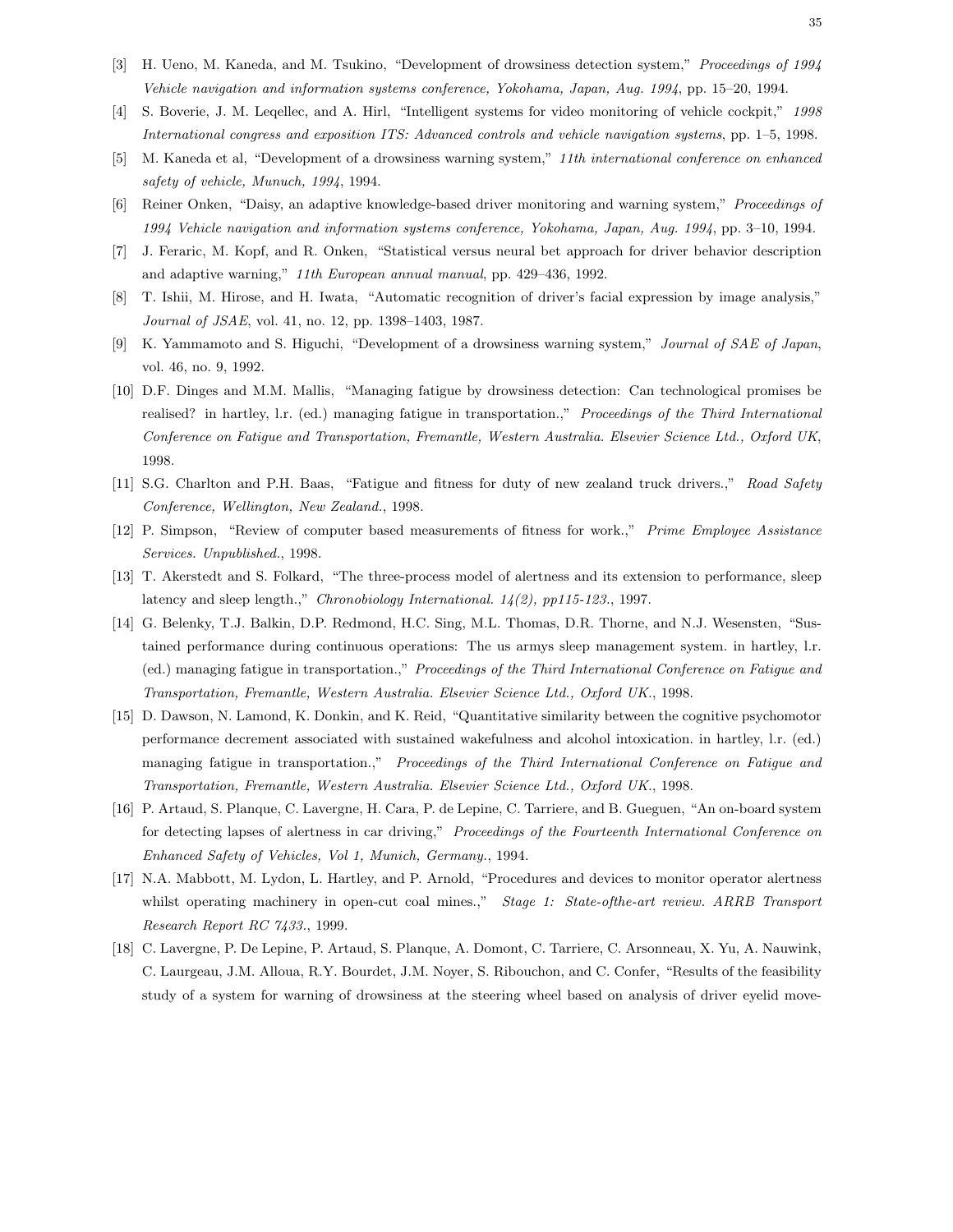ments.," Proceedings of the Fifteenth International Technical Conference on the Enhanced Safety of Vehicles, Vol 1, Melbourne, Australia., 1996.

- [19] E. Grandjean, "Fitting the task to the man (fourth edition)," Taylor and Francis: London., 1988.
- [20] D. Cleveland, "Unobtrusive eyelid closure and visual point of regard measurement system.," Proceedings of the Ocular Measures of Driver Alertness Technical Conference, Herndon, Virginia, USA., 1999.
- [21] R. J. (Ed.). Carroll, "Ocular measures of driver alertness: Technical conference proceedings.," FHWA Technical Report No. FHWA-MC-99-136. Washington, DC: Federal Highway Administration, Office of Motor Carrier and Highway Safety., 1999.
- [22] L. Hartley, T.J. Horberry, N. Mabbott, and G. Krueger, "Review of fatigue detection and prediction technologies," National Road Transport Commission report. ISBN 0 642 54469 7, 2000.
- [23] S. Saito, "Does fatigue exist in a quantitative of eye movement ?," Ergonomics, vol. 35, 1992.
- [24] Anon, "Perclos and eyetracking: Challenge and opportunity," Technical report, Applied Science Laboratories, Bedford, MA 01730, 1999.
- [25] Anon, "Conference on ocular measures of driver alertness, washington dc," vol. April, 1999.
- [26] David F. Dinges, M. Mallis, G. Maislin, and J. W. Powell, "Evaluation of techniques for ocular measurement as an index of fatigue and the basis for alertness management," Department of Transportation Highway Safety publication 808 762, vol. April, 1998.
- [27] Richard Grace, "A dowsy driver detection system for heavy vehicles," Conference on ocular measures of driver alertness, vol. April, 1999.
- [28] Dixon Cleveland, "Unobtrusive eyelid closure and visual of regard measurement system," Conference on ocular measures of driver alertness, vol. April, 1999.
- [29] J. Fukuda, K. Adachi, M. Nishida, and Akutsu E, "Development of driver's drowsiness detection technology," Toyota technical review, vol. 45, pp. 34–40, 1995.
- [30] J. H. Richardson, "The development of a driver alertness monitoring system," Fatigue and Driving: Driver impairment, driver fatigue and driver simulation, Taylor and Francis; London, L. Harrtley (Ed), 1995.
- [31] J. Dowdall, I. Pavlidis, and G. Bebis, "A face detection method based on multi-band feature extraction in the near-ir spectrum," IEEE Workshop on Computer Vision Beyond the Visible Spectrum, December 14, 2001, Hawaii, 2001.
- [32] A. Haro, M. Flickner, and I. Essa, "Detecting and tracking eyes by using their physiological properties, dynamics, and appearance," in *Proceedings IEEE CVPR 2000*, Hilton Head Island, South Carolina, 2000.
- [33] W. Mullally and M. Betke, "Preliminary investigation of real-time monitoring of a driver in city traffic," IEEE International Conference on Intelligent Vehicles,Dearborn, MI, 2000.
- [34] Zhiwei Zhu, Qiang Ji, Kikuo Fujimura, and Kuang chih Lee, "Combining kalman filtering and mean shift for real time eye tracking under active ir illumination," in International Conference on Pattern Recognition, Quebec, Canada, 2002.
- [35] Zhiwei Zhu, Kikuo Fujimura, and Qiang Ji, "Real-time eye detection and tracking under various light conditions," in Symposium on Eye Tracking Research and Applications, New Orleans, LA, USA, 2002.
- [36] C. Cortes and V. Vapnik, "Support-vector networks," Machine Learning, vol. 20, pp. 273–297, 1995.
- [37] J. Huang, D Ii, X. Shao, and H. Wechsler, "Pose discrimination and eye detection using support vector machines (svms)," in Proceeding of NATO-ASI on Face Recognition: From Theory to Applications, 1998, pp. 528–536.